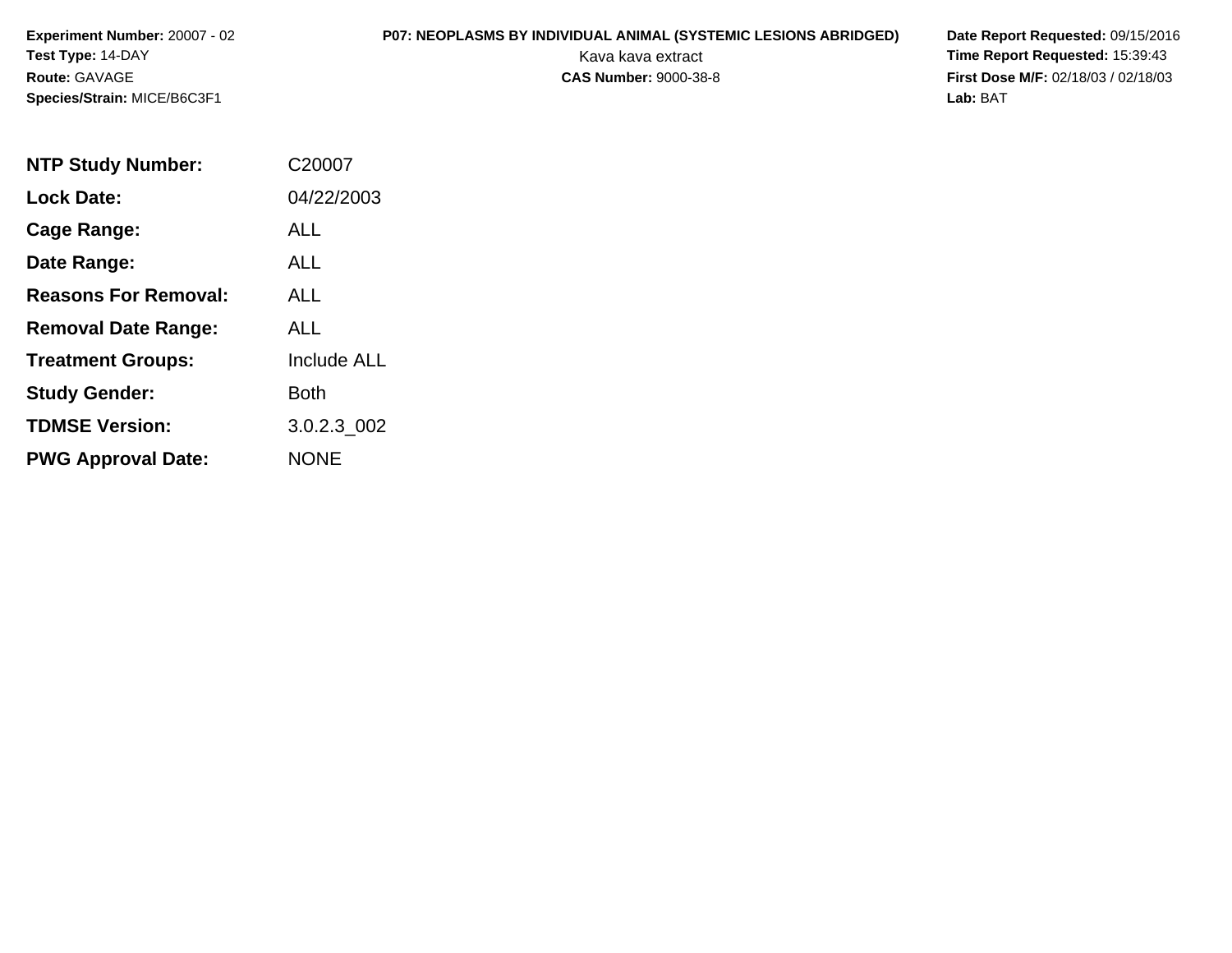### **P07: NEOPLASMS BY INDIVIDUAL ANIMAL (SYSTEMIC LESIONS ABRIDGED) Date Report Requested:** 09/15/2016

Kava kava extract **Time Report Requested:** 15:39:43<br>**CAS Number:** 9000-38-8 **Time Report Requested:** 15:39:43 **First Dose M/F:** 02/18/03 / 02/18/03<br>**Lab:** BAT **Lab:** BAT

| <b>B6C3F1 MICE MALE</b>                     | DAY ON TEST      | $\mathbf 0$<br>0<br>1<br>8 | 0<br>0<br>1<br>8                           | 0<br>0<br>-1<br>8          | $\pmb{0}$<br>0<br>1<br>8        | $\mathbf 0$<br>0<br>$\overline{1}$<br>8          |  |  |                         |
|---------------------------------------------|------------------|----------------------------|--------------------------------------------|----------------------------|---------------------------------|--------------------------------------------------|--|--|-------------------------|
| 0 G/KG                                      | <b>ANIMAL ID</b> | 0<br>0<br>0<br>0<br>1      | 0<br>0<br>0<br>$\pmb{0}$<br>$\overline{2}$ | 0<br>$\boldsymbol{0}$<br>3 | 0<br>0<br>0<br>$\mathbf 0$<br>4 | 0<br>$\mathbf 0$<br>0<br>$\pmb{0}$<br>$\sqrt{5}$ |  |  | * TOTALS                |
| <b>ALIMENTARY SYSTEM</b>                    |                  |                            |                                            |                            |                                 |                                                  |  |  |                         |
| Liver                                       |                  |                            | $+$ $+$                                    |                            | $+$ $+$ $+$                     |                                                  |  |  | $\overline{\mathbf{5}}$ |
| <b>CARDIOVASCULAR SYSTEM</b><br><b>NONE</b> |                  |                            |                                            |                            |                                 |                                                  |  |  |                         |
| <b>ENDOCRINE SYSTEM</b><br><b>NONE</b>      |                  |                            |                                            |                            |                                 |                                                  |  |  |                         |
| <b>GENERAL BODY SYSTEM</b>                  |                  |                            |                                            |                            |                                 |                                                  |  |  |                         |
| <b>NONE</b>                                 |                  |                            |                                            |                            |                                 |                                                  |  |  |                         |
| <b>GENITAL SYSTEM</b><br><b>NONE</b>        |                  |                            |                                            |                            |                                 |                                                  |  |  |                         |
| <b>HEMATOPOIETIC SYSTEM</b>                 |                  |                            |                                            |                            |                                 |                                                  |  |  |                         |
| <b>NONE</b>                                 |                  |                            |                                            |                            |                                 |                                                  |  |  |                         |
| <b>INTEGUMENTARY SYSTEM</b>                 |                  |                            |                                            |                            |                                 |                                                  |  |  |                         |
| <b>NONE</b>                                 |                  |                            |                                            |                            |                                 |                                                  |  |  |                         |
| <b>MUSCULOSKELETAL SYSTEM</b>               |                  |                            |                                            |                            |                                 |                                                  |  |  |                         |
| <b>NONE</b>                                 |                  |                            |                                            |                            |                                 |                                                  |  |  |                         |

\* .. Total animals with tissue examined microscopically; Total animals with tumor

+ .. Tissue examined microscopically

X .. Lesion present

I .. Insufficient tissue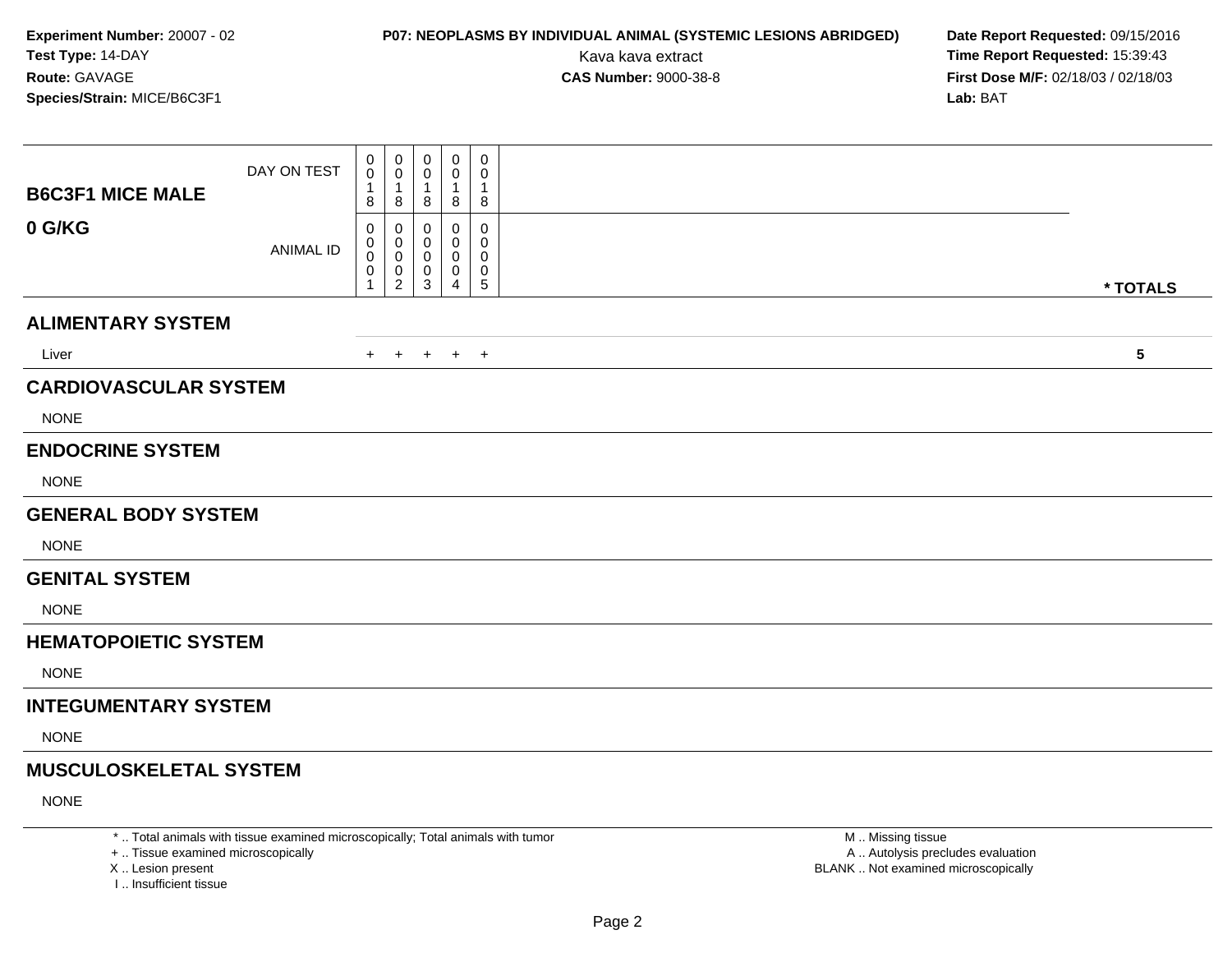### **P07: NEOPLASMS BY INDIVIDUAL ANIMAL (SYSTEMIC LESIONS ABRIDGED) Date Report Requested:** 09/15/2016

Kava kava extract **Time Report Requested:** 15:39:43<br>**CAS Number:** 9000-38-8 **Time Report Requested:** 15:39:43 **First Dose M/F:** 02/18/03 / 02/18/03<br>**Lab:** BAT **Lab:** BAT

| <b>B6C3F1 MICE MALE</b>      | DAY ON TEST | $\pmb{0}$<br>$\mathbf 0$<br>1<br>8                | 0<br>$\pmb{0}$<br>$\mathbf{1}$<br>8                  | 0<br>0<br>8           | $\pmb{0}$<br>$\pmb{0}$<br>8                   | $\boldsymbol{0}$<br>$\mathbf 0$<br>$\mathbf{1}$<br>8   |                 |
|------------------------------|-------------|---------------------------------------------------|------------------------------------------------------|-----------------------|-----------------------------------------------|--------------------------------------------------------|-----------------|
| 0 G/KG                       | ANIMAL ID   | 0<br>$\boldsymbol{0}$<br>$\pmb{0}$<br>$\mathbf 0$ | 0<br>$\mathbf 0$<br>$\pmb{0}$<br>0<br>$\overline{c}$ | 0<br>0<br>0<br>0<br>3 | 0<br>$\pmb{0}$<br>$\pmb{0}$<br>$\pmb{0}$<br>4 | 0<br>$\pmb{0}$<br>$\pmb{0}$<br>$\pmb{0}$<br>$\sqrt{5}$ | * TOTALS        |
| <b>NERVOUS SYSTEM</b>        |             |                                                   |                                                      |                       |                                               |                                                        |                 |
| Brain                        |             | $+$                                               | $+$                                                  |                       | $+$ $+$ $+$                                   |                                                        | 5               |
| <b>RESPIRATORY SYSTEM</b>    |             |                                                   |                                                      |                       |                                               |                                                        |                 |
| Lung                         |             |                                                   | $+$ $+$                                              |                       | $+$ $+$ $+$                                   |                                                        | $5\phantom{.0}$ |
| <b>SPECIAL SENSES SYSTEM</b> |             |                                                   |                                                      |                       |                                               |                                                        |                 |
| <b>NONE</b>                  |             |                                                   |                                                      |                       |                                               |                                                        |                 |
| <b>URINARY SYSTEM</b>        |             |                                                   |                                                      |                       |                                               |                                                        |                 |
| Kidney                       |             |                                                   | $+$ $+$                                              |                       | $+$ $+$ $+$                                   |                                                        | 5               |
| <b>SYSTEMIC LESIONS</b>      |             |                                                   |                                                      |                       |                                               |                                                        |                 |
| Multiple Organ               |             |                                                   | $\pm$                                                | +                     | $+$                                           | $+$                                                    | $5\phantom{.0}$ |

\* .. Total animals with tissue examined microscopically; Total animals with tumor

+ .. Tissue examined microscopically

X .. Lesion present

I .. Insufficient tissue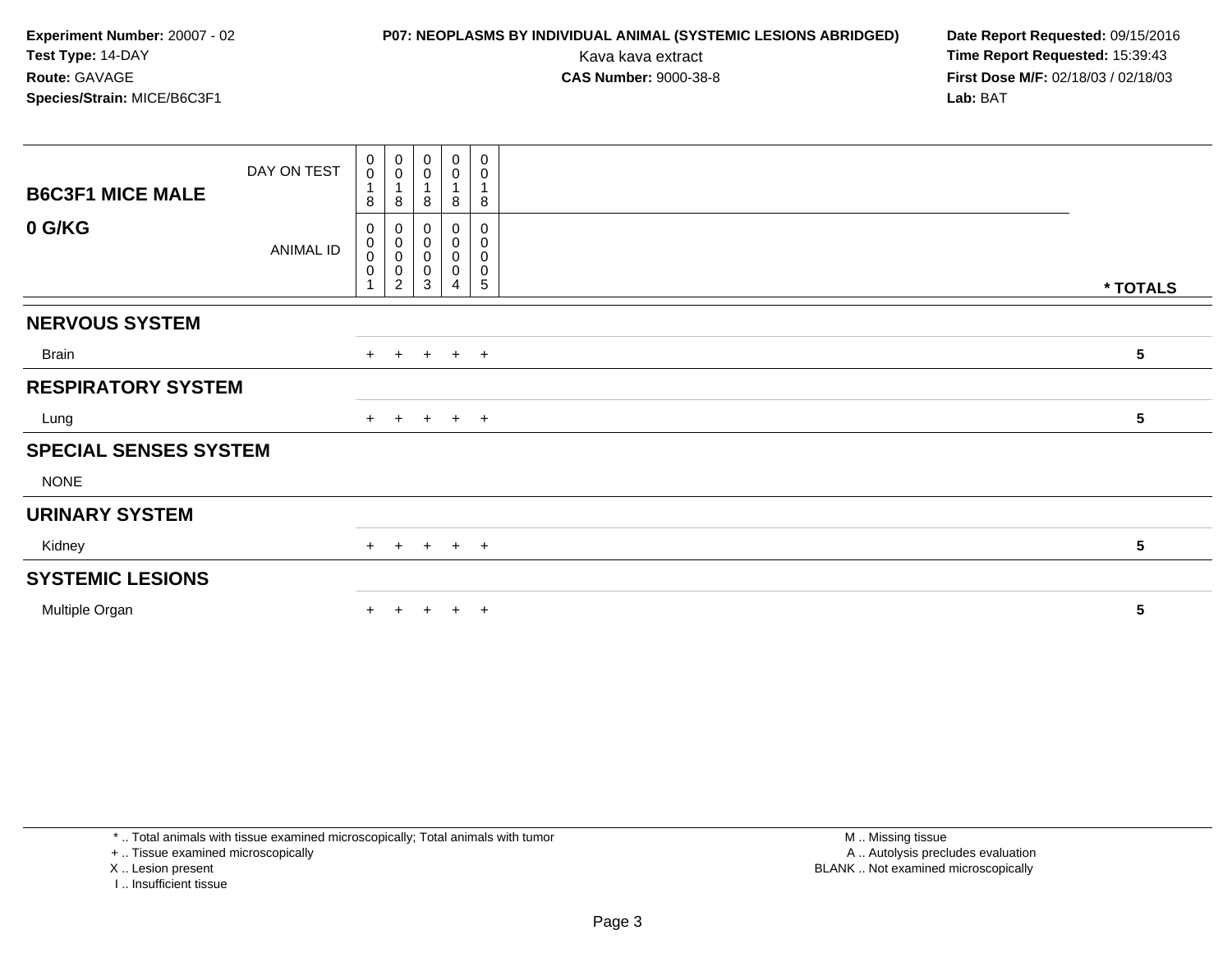| Experiment Number: 20007 - 02<br>Test Type: 14-DAY<br>Route: GAVAGE<br>Species/Strain: MICE/B6C3F1 |                  | P07: NEOPLASMS BY INDIVIDUAL ANIMAL (SYSTEMIC LESIONS ABRIDGED)<br>Kava kava extract<br><b>CAS Number: 9000-38-8</b> | Date Report Requested: 09/15/2016<br>Time Report Requested: 15:39:43<br>First Dose M/F: 02/18/03 / 02/18/03<br>Lab: BAT |
|----------------------------------------------------------------------------------------------------|------------------|----------------------------------------------------------------------------------------------------------------------|-------------------------------------------------------------------------------------------------------------------------|
| <b>B6C3F1 MICE MALE</b><br>0.125 G/KG                                                              | DAY ON TEST      |                                                                                                                      |                                                                                                                         |
|                                                                                                    | <b>ANIMAL ID</b> |                                                                                                                      | * TOTALS                                                                                                                |
| <b>ALIMENTARY SYSTEM</b><br><b>NONE</b>                                                            |                  |                                                                                                                      |                                                                                                                         |
| <b>CARDIOVASCULAR SYSTEM</b><br><b>NONE</b>                                                        |                  |                                                                                                                      |                                                                                                                         |
| <b>ENDOCRINE SYSTEM</b><br><b>NONE</b>                                                             |                  |                                                                                                                      |                                                                                                                         |
| <b>GENERAL BODY SYSTEM</b><br><b>NONE</b>                                                          |                  |                                                                                                                      |                                                                                                                         |
| <b>GENITAL SYSTEM</b><br><b>NONE</b>                                                               |                  |                                                                                                                      |                                                                                                                         |
| <b>HEMATOPOIETIC SYSTEM</b><br><b>NONE</b>                                                         |                  |                                                                                                                      |                                                                                                                         |
| <b>INTEGUMENTARY SYSTEM</b><br><b>NONE</b>                                                         |                  |                                                                                                                      |                                                                                                                         |
| <b>MUSCULOSKELETAL SYSTEM</b><br><b>NONE</b>                                                       |                  |                                                                                                                      |                                                                                                                         |

+ .. Tissue examined microscopically

X ..

I .. Insufficient tissue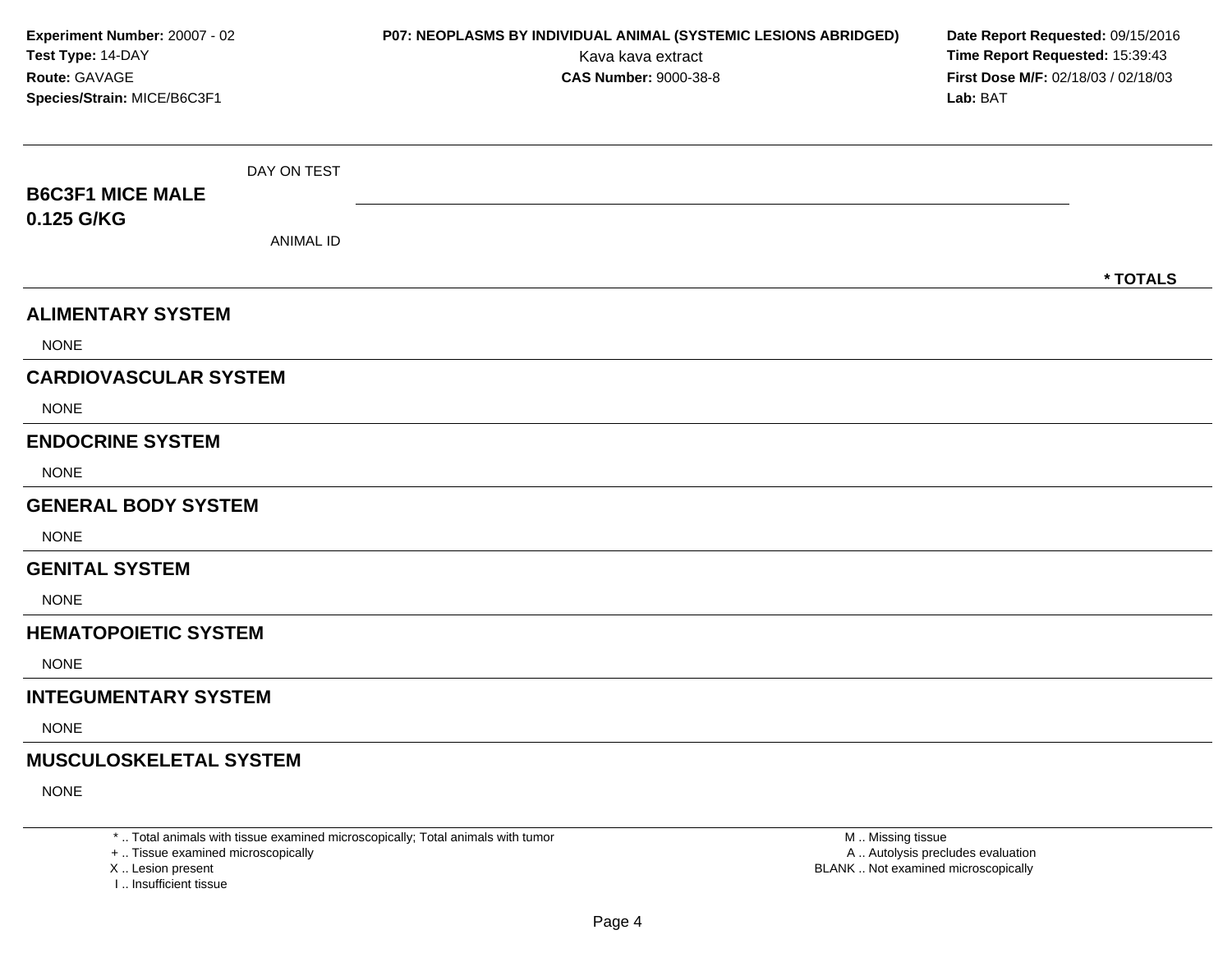| Experiment Number: 20007 - 02<br>Test Type: 14-DAY<br>Route: GAVAGE<br>Species/Strain: MICE/B6C3F1 |                  | P07: NEOPLASMS BY INDIVIDUAL ANIMAL (SYSTEMIC LESIONS ABRIDGED)<br>Kava kava extract<br><b>CAS Number: 9000-38-8</b> | Date Report Requested: 09/15/2016<br>Time Report Requested: 15:39:43<br>First Dose M/F: 02/18/03 / 02/18/03<br>Lab: BAT |          |
|----------------------------------------------------------------------------------------------------|------------------|----------------------------------------------------------------------------------------------------------------------|-------------------------------------------------------------------------------------------------------------------------|----------|
|                                                                                                    | DAY ON TEST      |                                                                                                                      |                                                                                                                         |          |
| <b>B6C3F1 MICE MALE</b>                                                                            |                  |                                                                                                                      |                                                                                                                         |          |
| 0.125 G/KG                                                                                         | <b>ANIMAL ID</b> |                                                                                                                      |                                                                                                                         |          |
|                                                                                                    |                  |                                                                                                                      |                                                                                                                         | * TOTALS |
| <b>NERVOUS SYSTEM</b>                                                                              |                  |                                                                                                                      |                                                                                                                         |          |
| <b>NONE</b>                                                                                        |                  |                                                                                                                      |                                                                                                                         |          |
| <b>RESPIRATORY SYSTEM</b>                                                                          |                  |                                                                                                                      |                                                                                                                         |          |
| <b>NONE</b>                                                                                        |                  |                                                                                                                      |                                                                                                                         |          |
| <b>SPECIAL SENSES SYSTEM</b>                                                                       |                  |                                                                                                                      |                                                                                                                         |          |
| <b>NONE</b>                                                                                        |                  |                                                                                                                      |                                                                                                                         |          |
| <b>URINARY SYSTEM</b>                                                                              |                  |                                                                                                                      |                                                                                                                         |          |
| <b>NONE</b>                                                                                        |                  |                                                                                                                      |                                                                                                                         |          |
| <b>SYSTEMIC LESIONS</b>                                                                            |                  |                                                                                                                      |                                                                                                                         |          |
| Multiple Organ                                                                                     |                  |                                                                                                                      |                                                                                                                         | 0        |

+ .. Tissue examined microscopically

X .. Lesion present

I .. Insufficient tissue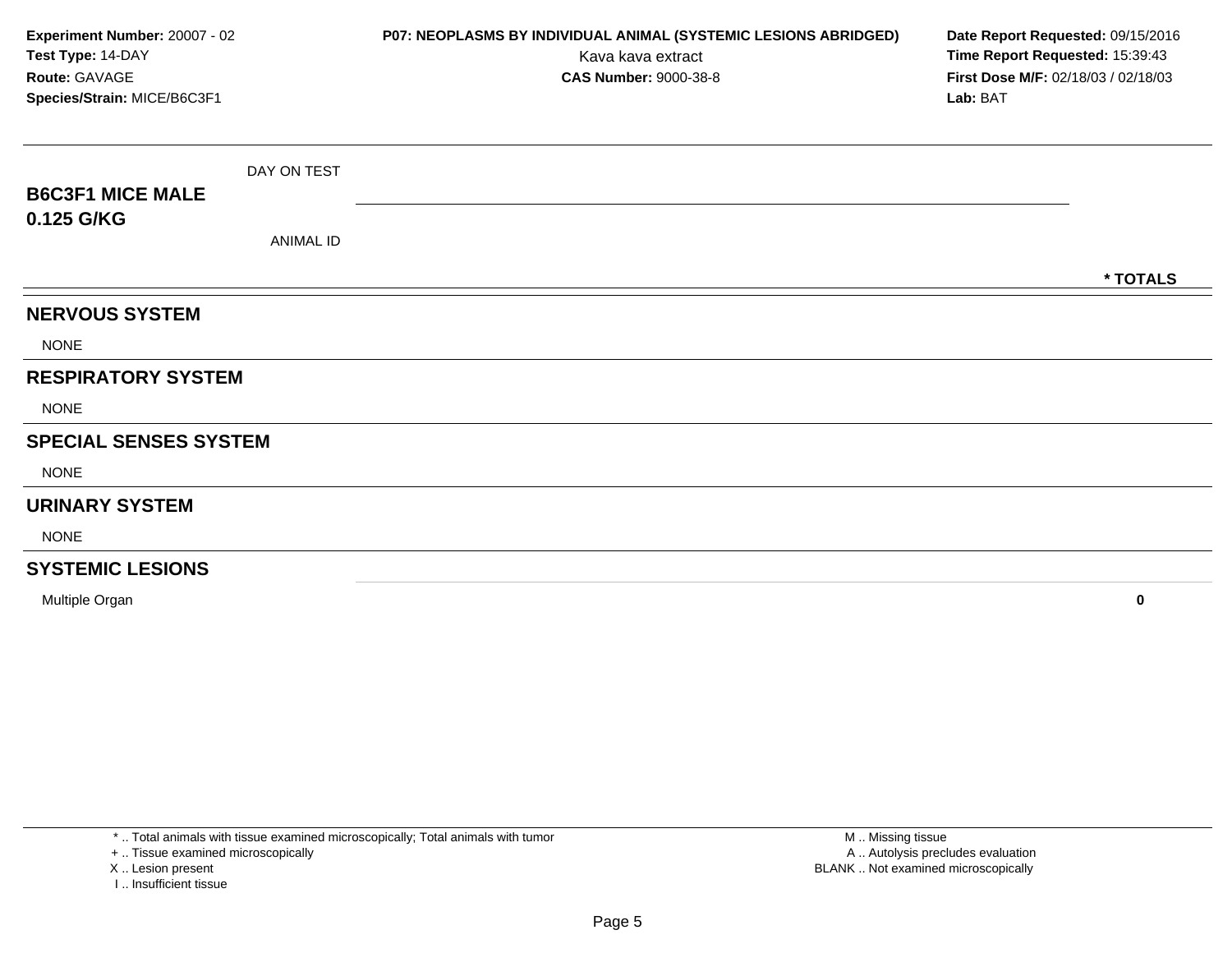| Experiment Number: 20007 - 02<br>Test Type: 14-DAY<br>Route: GAVAGE<br>Species/Strain: MICE/B6C3F1 |                  | P07: NEOPLASMS BY INDIVIDUAL ANIMAL (SYSTEMIC LESIONS ABRIDGED)<br>Kava kava extract<br><b>CAS Number: 9000-38-8</b> | Date Report Requested: 09/15/2016<br>Time Report Requested: 15:39:43<br>First Dose M/F: 02/18/03 / 02/18/03<br>Lab: BAT |  |
|----------------------------------------------------------------------------------------------------|------------------|----------------------------------------------------------------------------------------------------------------------|-------------------------------------------------------------------------------------------------------------------------|--|
| <b>B6C3F1 MICE MALE</b>                                                                            | DAY ON TEST      |                                                                                                                      |                                                                                                                         |  |
| 0.25 G/KG                                                                                          | <b>ANIMAL ID</b> |                                                                                                                      | * TOTALS                                                                                                                |  |
| <b>ALIMENTARY SYSTEM</b>                                                                           |                  |                                                                                                                      |                                                                                                                         |  |
| <b>NONE</b>                                                                                        |                  |                                                                                                                      |                                                                                                                         |  |
| <b>CARDIOVASCULAR SYSTEM</b>                                                                       |                  |                                                                                                                      |                                                                                                                         |  |
| <b>NONE</b>                                                                                        |                  |                                                                                                                      |                                                                                                                         |  |
| <b>ENDOCRINE SYSTEM</b>                                                                            |                  |                                                                                                                      |                                                                                                                         |  |
| <b>NONE</b>                                                                                        |                  |                                                                                                                      |                                                                                                                         |  |
| <b>GENERAL BODY SYSTEM</b>                                                                         |                  |                                                                                                                      |                                                                                                                         |  |
| <b>NONE</b>                                                                                        |                  |                                                                                                                      |                                                                                                                         |  |
| <b>GENITAL SYSTEM</b>                                                                              |                  |                                                                                                                      |                                                                                                                         |  |
| <b>NONE</b>                                                                                        |                  |                                                                                                                      |                                                                                                                         |  |
| <b>HEMATOPOIETIC SYSTEM</b>                                                                        |                  |                                                                                                                      |                                                                                                                         |  |
| <b>NONE</b>                                                                                        |                  |                                                                                                                      |                                                                                                                         |  |
| <b>INTEGUMENTARY SYSTEM</b>                                                                        |                  |                                                                                                                      |                                                                                                                         |  |
| <b>NONE</b>                                                                                        |                  |                                                                                                                      |                                                                                                                         |  |
| <b>MUSCULOSKELETAL SYSTEM</b><br><b>NONE</b>                                                       |                  |                                                                                                                      |                                                                                                                         |  |

+ .. Tissue examined microscopically

X ..

I .. Insufficient tissue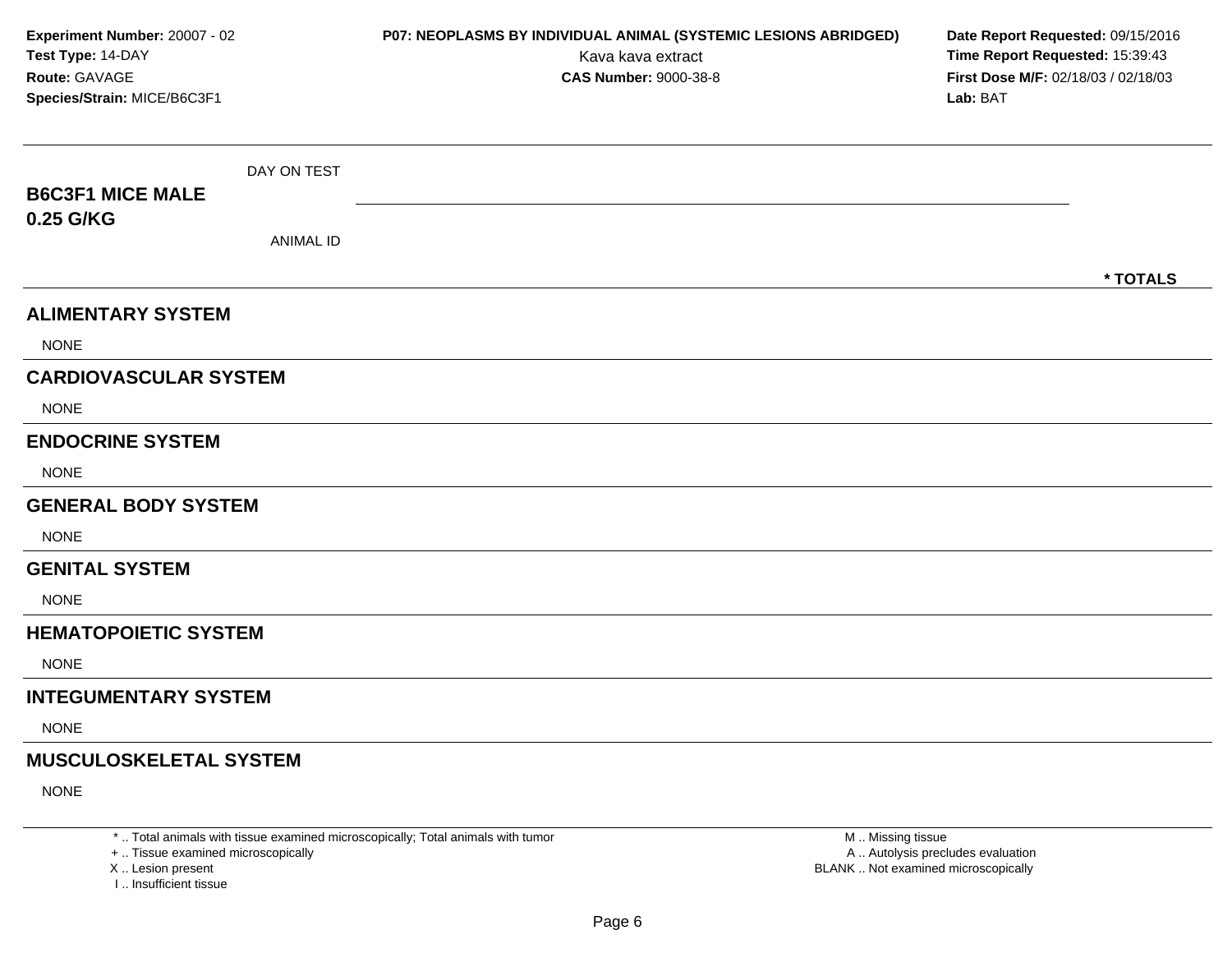| Experiment Number: 20007 - 02<br>Test Type: 14-DAY<br>Route: GAVAGE<br>Species/Strain: MICE/B6C3F1 |                  | P07: NEOPLASMS BY INDIVIDUAL ANIMAL (SYSTEMIC LESIONS ABRIDGED)<br>Kava kava extract<br><b>CAS Number: 9000-38-8</b> | Date Report Requested: 09/15/2016<br>Time Report Requested: 15:39:43<br>First Dose M/F: 02/18/03 / 02/18/03<br>Lab: BAT |
|----------------------------------------------------------------------------------------------------|------------------|----------------------------------------------------------------------------------------------------------------------|-------------------------------------------------------------------------------------------------------------------------|
|                                                                                                    | DAY ON TEST      |                                                                                                                      |                                                                                                                         |
| <b>B6C3F1 MICE MALE</b>                                                                            |                  |                                                                                                                      |                                                                                                                         |
| 0.25 G/KG                                                                                          | <b>ANIMAL ID</b> |                                                                                                                      |                                                                                                                         |
|                                                                                                    |                  |                                                                                                                      | * TOTALS                                                                                                                |
| <b>NERVOUS SYSTEM</b>                                                                              |                  |                                                                                                                      |                                                                                                                         |
| <b>NONE</b>                                                                                        |                  |                                                                                                                      |                                                                                                                         |
| <b>RESPIRATORY SYSTEM</b>                                                                          |                  |                                                                                                                      |                                                                                                                         |
| <b>NONE</b>                                                                                        |                  |                                                                                                                      |                                                                                                                         |
| <b>SPECIAL SENSES SYSTEM</b>                                                                       |                  |                                                                                                                      |                                                                                                                         |
| <b>NONE</b>                                                                                        |                  |                                                                                                                      |                                                                                                                         |
| <b>URINARY SYSTEM</b>                                                                              |                  |                                                                                                                      |                                                                                                                         |
| <b>NONE</b>                                                                                        |                  |                                                                                                                      |                                                                                                                         |
| <b>SYSTEMIC LESIONS</b>                                                                            |                  |                                                                                                                      |                                                                                                                         |
| Multiple Organ                                                                                     |                  |                                                                                                                      | $\bf{0}$                                                                                                                |

+ .. Tissue examined microscopically

X .. Lesion present

I .. Insufficient tissue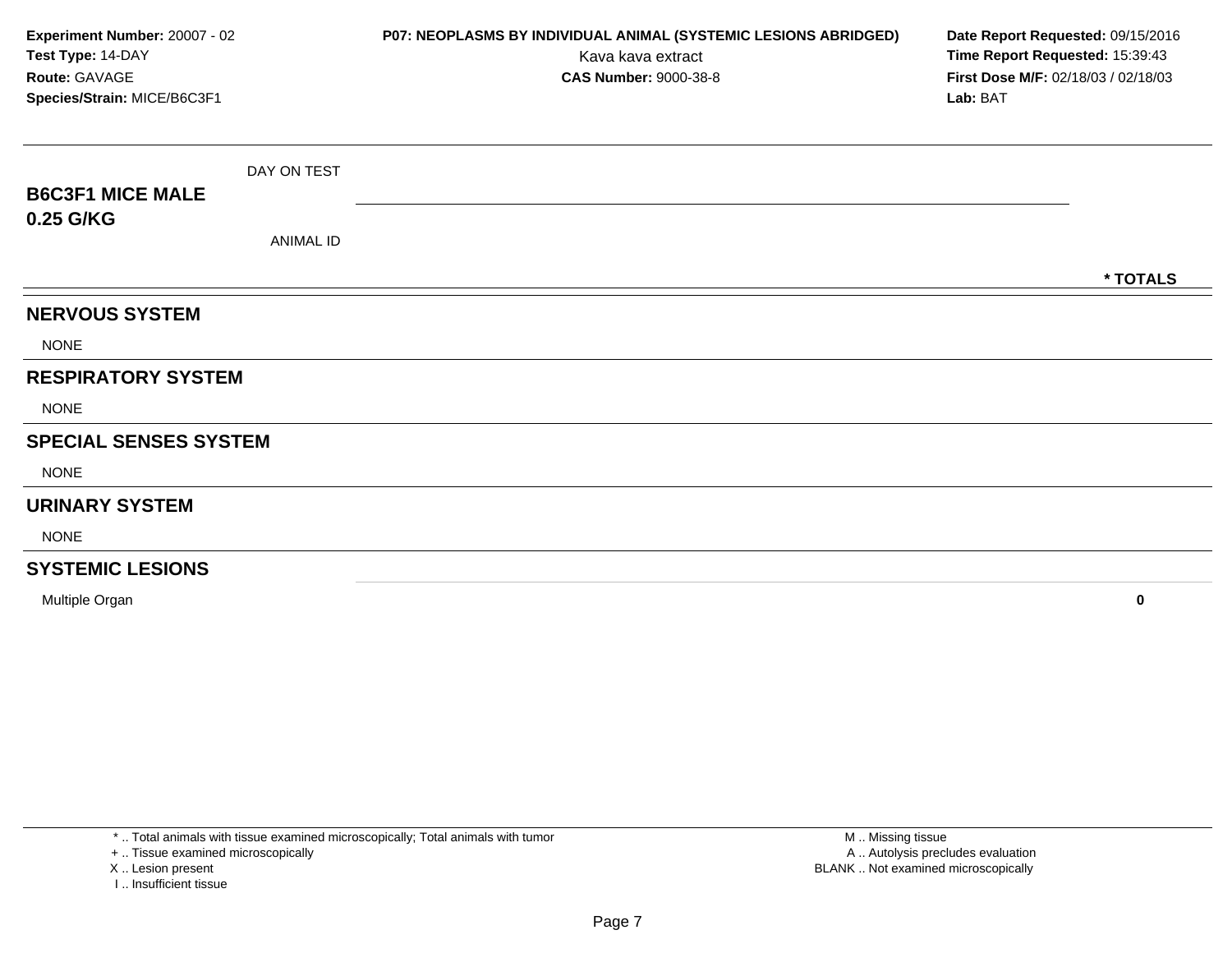| Experiment Number: 20007 - 02<br>Test Type: 14-DAY<br>Route: GAVAGE<br>Species/Strain: MICE/B6C3F1 |                  | P07: NEOPLASMS BY INDIVIDUAL ANIMAL (SYSTEMIC LESIONS ABRIDGED)<br>Kava kava extract<br><b>CAS Number: 9000-38-8</b> | Date Report Requested: 09/15/2016<br>Time Report Requested: 15:39:43<br>First Dose M/F: 02/18/03 / 02/18/03<br>Lab: BAT |
|----------------------------------------------------------------------------------------------------|------------------|----------------------------------------------------------------------------------------------------------------------|-------------------------------------------------------------------------------------------------------------------------|
| <b>B6C3F1 MICE MALE</b>                                                                            | DAY ON TEST      |                                                                                                                      |                                                                                                                         |
| 0.5 G/KG                                                                                           |                  |                                                                                                                      |                                                                                                                         |
|                                                                                                    | <b>ANIMAL ID</b> |                                                                                                                      |                                                                                                                         |
|                                                                                                    |                  |                                                                                                                      | * TOTALS                                                                                                                |
| <b>ALIMENTARY SYSTEM</b>                                                                           |                  |                                                                                                                      |                                                                                                                         |
| <b>NONE</b>                                                                                        |                  |                                                                                                                      |                                                                                                                         |
| <b>CARDIOVASCULAR SYSTEM</b>                                                                       |                  |                                                                                                                      |                                                                                                                         |
| <b>NONE</b>                                                                                        |                  |                                                                                                                      |                                                                                                                         |
| <b>ENDOCRINE SYSTEM</b>                                                                            |                  |                                                                                                                      |                                                                                                                         |
| <b>NONE</b>                                                                                        |                  |                                                                                                                      |                                                                                                                         |
| <b>GENERAL BODY SYSTEM</b>                                                                         |                  |                                                                                                                      |                                                                                                                         |
| <b>NONE</b>                                                                                        |                  |                                                                                                                      |                                                                                                                         |
| <b>GENITAL SYSTEM</b>                                                                              |                  |                                                                                                                      |                                                                                                                         |
| <b>NONE</b>                                                                                        |                  |                                                                                                                      |                                                                                                                         |
| <b>HEMATOPOIETIC SYSTEM</b>                                                                        |                  |                                                                                                                      |                                                                                                                         |
| <b>NONE</b>                                                                                        |                  |                                                                                                                      |                                                                                                                         |
| <b>INTEGUMENTARY SYSTEM</b>                                                                        |                  |                                                                                                                      |                                                                                                                         |
| <b>NONE</b>                                                                                        |                  |                                                                                                                      |                                                                                                                         |
| <b>MUSCULOSKELETAL SYSTEM</b>                                                                      |                  |                                                                                                                      |                                                                                                                         |
| <b>NONE</b>                                                                                        |                  |                                                                                                                      |                                                                                                                         |

+ .. Tissue examined microscopically

X ..

I .. Insufficient tissue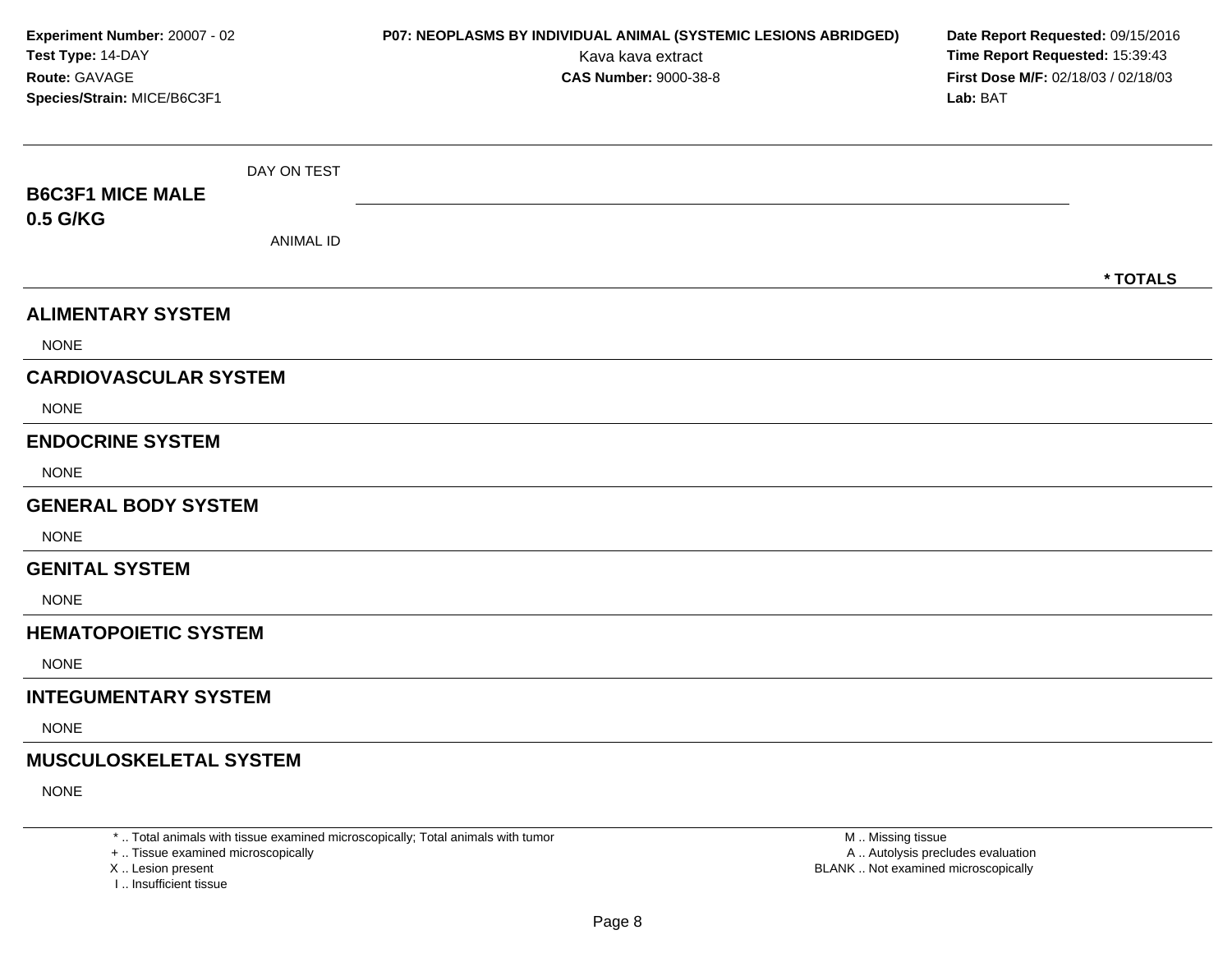| Experiment Number: 20007 - 02<br>Test Type: 14-DAY<br>Route: GAVAGE<br>Species/Strain: MICE/B6C3F1 |                  | P07: NEOPLASMS BY INDIVIDUAL ANIMAL (SYSTEMIC LESIONS ABRIDGED)<br>Kava kava extract<br><b>CAS Number: 9000-38-8</b> | Date Report Requested: 09/15/2016<br>Time Report Requested: 15:39:43<br>First Dose M/F: 02/18/03 / 02/18/03<br>Lab: BAT |          |
|----------------------------------------------------------------------------------------------------|------------------|----------------------------------------------------------------------------------------------------------------------|-------------------------------------------------------------------------------------------------------------------------|----------|
|                                                                                                    | DAY ON TEST      |                                                                                                                      |                                                                                                                         |          |
| <b>B6C3F1 MICE MALE</b>                                                                            |                  |                                                                                                                      |                                                                                                                         |          |
| 0.5 G/KG                                                                                           | <b>ANIMAL ID</b> |                                                                                                                      |                                                                                                                         |          |
|                                                                                                    |                  |                                                                                                                      |                                                                                                                         | * TOTALS |
| <b>NERVOUS SYSTEM</b>                                                                              |                  |                                                                                                                      |                                                                                                                         |          |
| <b>NONE</b>                                                                                        |                  |                                                                                                                      |                                                                                                                         |          |
| <b>RESPIRATORY SYSTEM</b>                                                                          |                  |                                                                                                                      |                                                                                                                         |          |
| <b>NONE</b>                                                                                        |                  |                                                                                                                      |                                                                                                                         |          |
| <b>SPECIAL SENSES SYSTEM</b>                                                                       |                  |                                                                                                                      |                                                                                                                         |          |
| <b>NONE</b>                                                                                        |                  |                                                                                                                      |                                                                                                                         |          |
| <b>URINARY SYSTEM</b>                                                                              |                  |                                                                                                                      |                                                                                                                         |          |
| <b>NONE</b>                                                                                        |                  |                                                                                                                      |                                                                                                                         |          |
| <b>SYSTEMIC LESIONS</b>                                                                            |                  |                                                                                                                      |                                                                                                                         |          |
| Multiple Organ                                                                                     |                  |                                                                                                                      |                                                                                                                         | 0        |

+ .. Tissue examined microscopically

- X .. Lesion present
	- I .. Insufficient tissue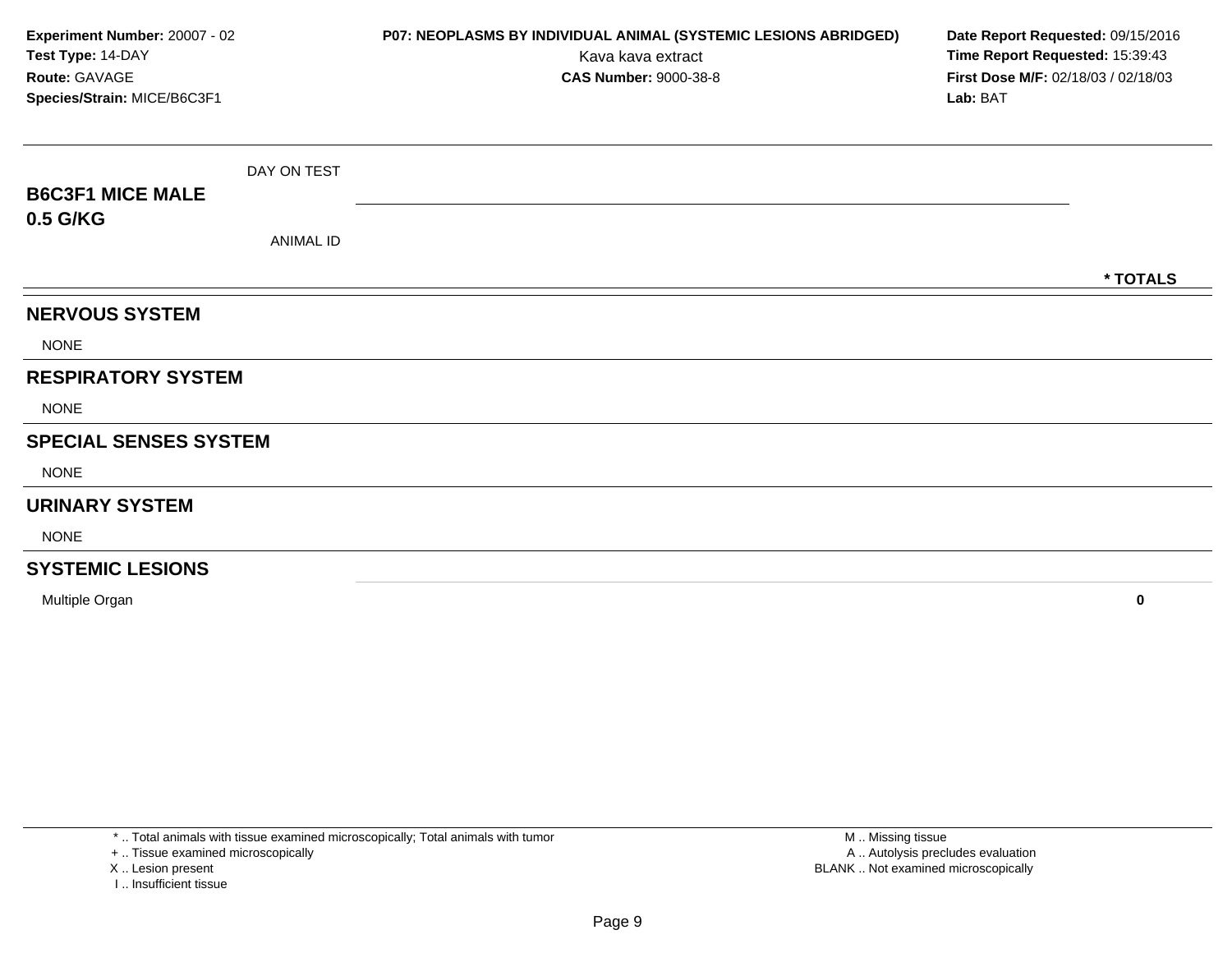### **P07: NEOPLASMS BY INDIVIDUAL ANIMAL (SYSTEMIC LESIONS ABRIDGED) Date Report Requested:** 09/15/2016

Kava kava extract **Time Report Requested:** 15:39:43<br>**CAS Number:** 9000-38-8 **Time Report Requested:** 15:39:43 **First Dose M/F:** 02/18/03 / 02/18/03<br>**Lab:** BAT **Lab:** BAT

| <b>B6C3F1 MICE MALE</b>                                                                                                        | DAY ON TEST                              | 0<br>0<br>1<br>8                | $\mathbf 0$<br>0<br>1<br>8     | 0<br>0<br>$\mathbf 1$<br>8 | $\pmb{0}$<br>0<br>-1<br>8                                                                 | $\mathbf 0$<br>0<br>$\overline{1}$<br>8                        |                         |  |
|--------------------------------------------------------------------------------------------------------------------------------|------------------------------------------|---------------------------------|--------------------------------|----------------------------|-------------------------------------------------------------------------------------------|----------------------------------------------------------------|-------------------------|--|
| <b>1.0 G/KG</b>                                                                                                                | <b>ANIMAL ID</b>                         | 0<br>0<br>0<br>4<br>$\mathbf 1$ | 0<br>0<br>0<br>4<br>$\sqrt{2}$ | 0<br>4<br>3                | 0<br>0<br>0<br>4<br>$\overline{4}$                                                        | 0<br>$\mathbf 0$<br>0<br>$\begin{array}{c} 4 \\ 5 \end{array}$ | * TOTALS                |  |
| <b>ALIMENTARY SYSTEM</b>                                                                                                       |                                          |                                 |                                |                            |                                                                                           |                                                                |                         |  |
| Liver                                                                                                                          |                                          |                                 |                                |                            | + + + + +                                                                                 |                                                                | $\overline{\mathbf{5}}$ |  |
| <b>CARDIOVASCULAR SYSTEM</b><br><b>NONE</b>                                                                                    |                                          |                                 |                                |                            |                                                                                           |                                                                |                         |  |
| <b>ENDOCRINE SYSTEM</b>                                                                                                        |                                          |                                 |                                |                            |                                                                                           |                                                                |                         |  |
| <b>NONE</b>                                                                                                                    |                                          |                                 |                                |                            |                                                                                           |                                                                |                         |  |
| <b>GENERAL BODY SYSTEM</b>                                                                                                     |                                          |                                 |                                |                            |                                                                                           |                                                                |                         |  |
| <b>NONE</b>                                                                                                                    |                                          |                                 |                                |                            |                                                                                           |                                                                |                         |  |
| <b>GENITAL SYSTEM</b>                                                                                                          |                                          |                                 |                                |                            |                                                                                           |                                                                |                         |  |
| <b>NONE</b>                                                                                                                    |                                          |                                 |                                |                            |                                                                                           |                                                                |                         |  |
| <b>HEMATOPOIETIC SYSTEM</b>                                                                                                    |                                          |                                 |                                |                            |                                                                                           |                                                                |                         |  |
| <b>NONE</b>                                                                                                                    |                                          |                                 |                                |                            |                                                                                           |                                                                |                         |  |
| <b>INTEGUMENTARY SYSTEM</b>                                                                                                    |                                          |                                 |                                |                            |                                                                                           |                                                                |                         |  |
| <b>NONE</b>                                                                                                                    |                                          |                                 |                                |                            |                                                                                           |                                                                |                         |  |
| <b>MUSCULOSKELETAL SYSTEM</b>                                                                                                  |                                          |                                 |                                |                            |                                                                                           |                                                                |                         |  |
| <b>NONE</b><br>the property of the contract of the contract of the contract of the contract of the contract of the contract of | the contract of the contract of the con- |                                 |                                |                            | the company of the company of the company of the company of the company of the company of |                                                                | and and the state       |  |

\* .. Total animals with tissue examined microscopically; Total animals with tumor

+ .. Tissue examined microscopically

X .. Lesion present

I .. Insufficient tissue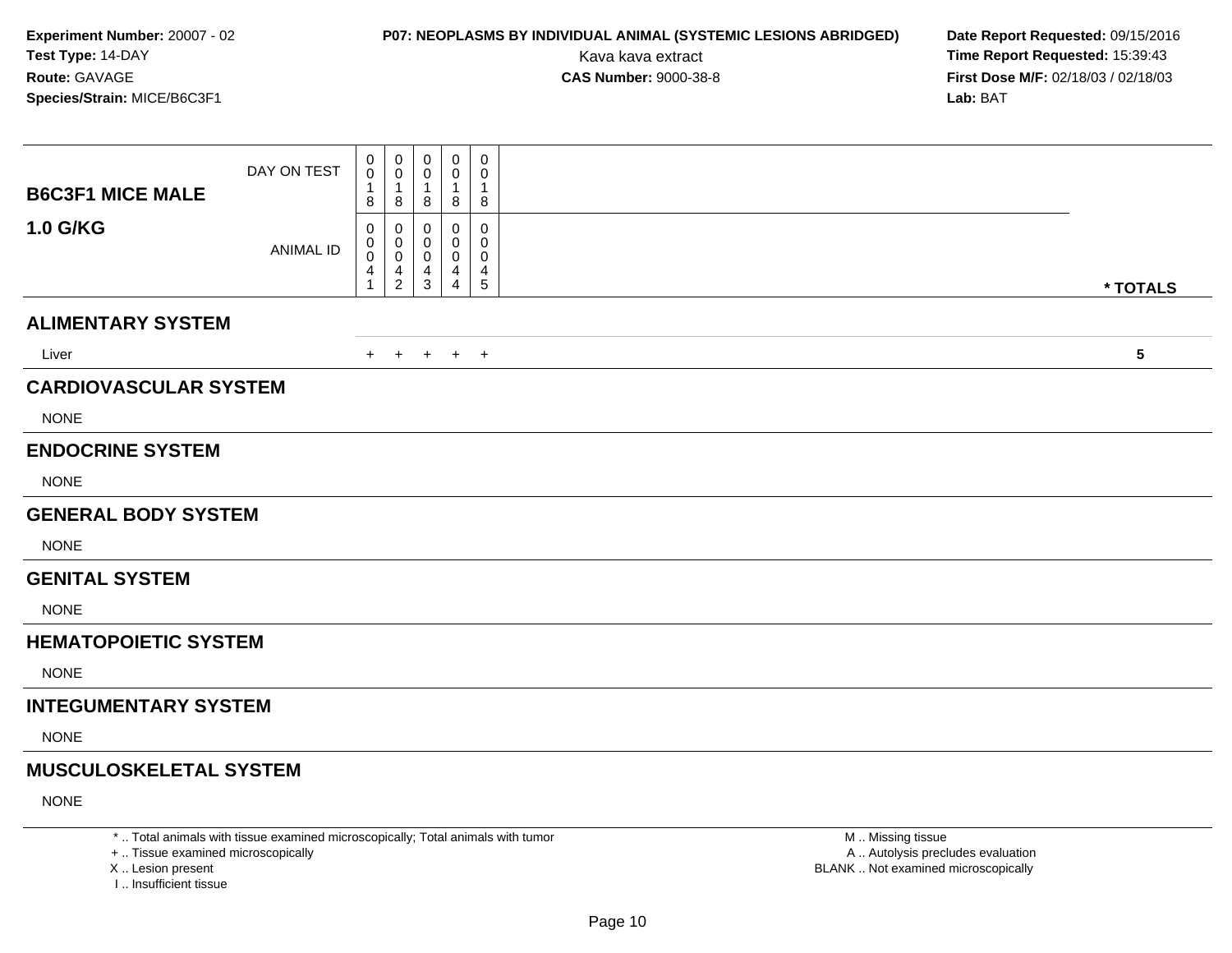### **P07: NEOPLASMS BY INDIVIDUAL ANIMAL (SYSTEMIC LESIONS ABRIDGED) Date Report Requested:** 09/15/2016

Kava kava extract **Time Report Requested:** 15:39:43<br>**CAS Number:** 9000-38-8 **Time Report Requested:** 15:39:43 **First Dose M/F:** 02/18/03 / 02/18/03<br>**Lab:** BAT **Lab:** BAT

| <b>B6C3F1 MICE MALE</b>      | DAY ON TEST | 0<br>$\mathsf{O}\xspace$<br>$\overline{\mathbf{A}}$<br>8 | $_{\rm 0}^{\rm 0}$<br>$\mathbf 1$<br>8             | $\overline{0}$<br>0<br>8 | 0<br>0<br>1<br>8 | 0<br>0<br>8                    |          |
|------------------------------|-------------|----------------------------------------------------------|----------------------------------------------------|--------------------------|------------------|--------------------------------|----------|
| <b>1.0 G/KG</b>              | ANIMAL ID   | 0<br>$\pmb{0}$<br>$\pmb{0}$<br>4                         | 0<br>$\pmb{0}$<br>$\pmb{0}$<br>4<br>$\overline{c}$ | 0<br>0<br>0<br>4<br>3    | 0<br>4<br>4      | 0<br>0<br>0<br>4<br>$\sqrt{5}$ | * TOTALS |
| <b>NERVOUS SYSTEM</b>        |             |                                                          |                                                    |                          |                  |                                |          |
| <b>NONE</b>                  |             |                                                          |                                                    |                          |                  |                                |          |
| <b>RESPIRATORY SYSTEM</b>    |             |                                                          |                                                    |                          |                  |                                |          |
| <b>NONE</b>                  |             |                                                          |                                                    |                          |                  |                                |          |
| <b>SPECIAL SENSES SYSTEM</b> |             |                                                          |                                                    |                          |                  |                                |          |
| <b>NONE</b>                  |             |                                                          |                                                    |                          |                  |                                |          |
| <b>URINARY SYSTEM</b>        |             |                                                          |                                                    |                          |                  |                                |          |
| <b>NONE</b>                  |             |                                                          |                                                    |                          |                  |                                |          |
| <b>SYSTEMIC LESIONS</b>      |             |                                                          |                                                    |                          |                  |                                |          |
| Multiple Organ               |             |                                                          |                                                    |                          |                  | $^+$                           | 5        |

\* .. Total animals with tissue examined microscopically; Total animals with tumor

+ .. Tissue examined microscopically

- X .. Lesion present
- I .. Insufficient tissue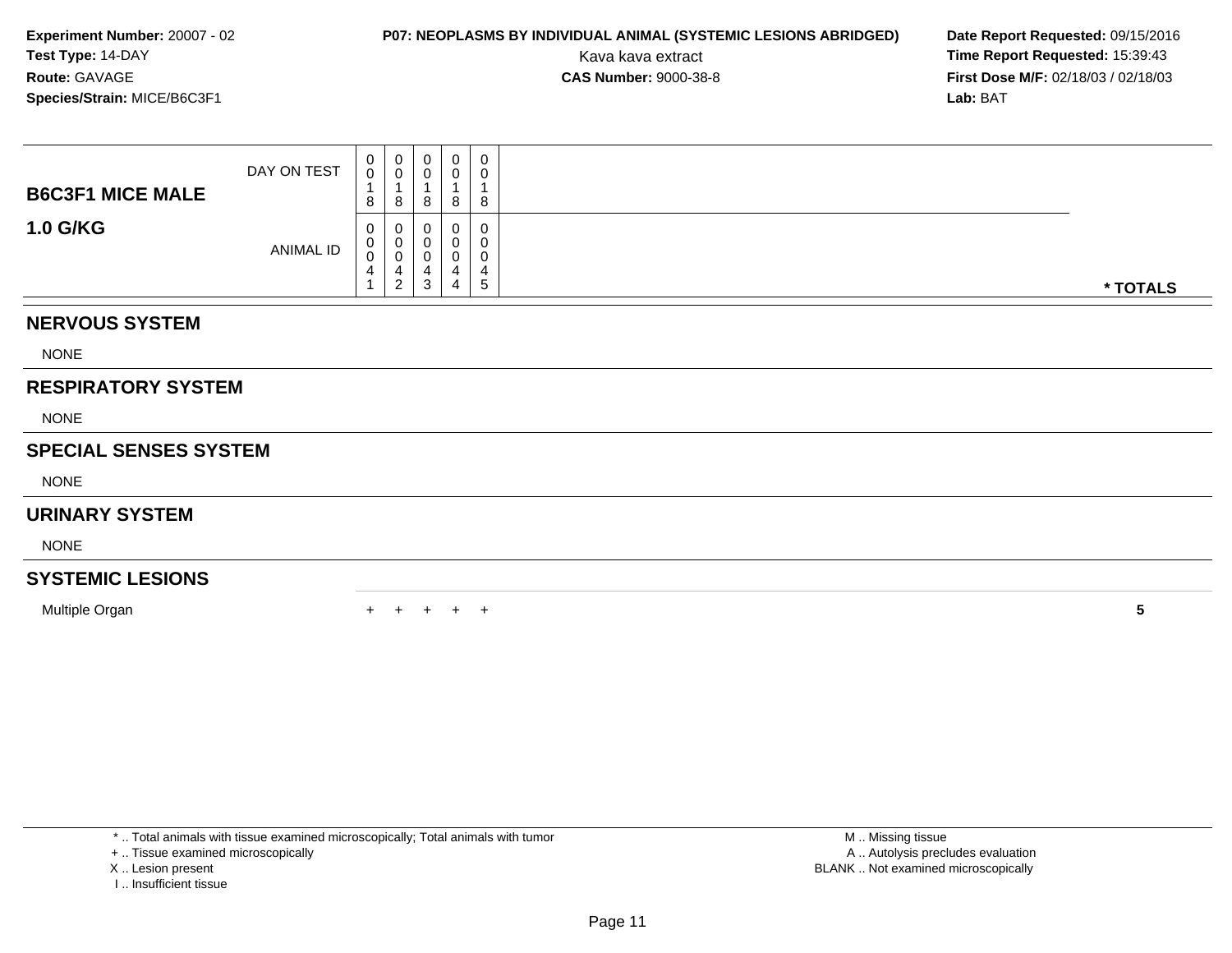## **P07: NEOPLASMS BY INDIVIDUAL ANIMAL (SYSTEMIC LESIONS ABRIDGED) Date Report Requested:** 09/15/2016

Kava kava extract **Time Report Requested:** 15:39:43<br>**CAS Number:** 9000-38-8 **Time Report Requested:** 15:39:43 **First Dose M/F:** 02/18/03 / 02/18/03<br>**Lab:** BAT **Lab:** BAT

| <b>2.0 G/KG</b><br>0<br>0<br>0<br>0<br>0<br>0<br>0<br>0<br>0<br><b>ANIMAL ID</b><br>0<br>0<br>$\mathbf 0$<br>0<br>0<br>5<br>$\,$ 5 $\,$<br>$\,$ 5 $\,$<br>$\begin{array}{c} 5 \\ 5 \end{array}$<br>5<br>$\mathbf{3}$<br>$\overline{2}$<br>$\overline{4}$<br>1<br>* TOTALS<br><b>ALIMENTARY SYSTEM</b><br>$\overline{\mathbf{5}}$<br>Liver<br>$+$ $+$<br>$+$ $+$ $+$<br><b>CARDIOVASCULAR SYSTEM</b><br><b>NONE</b><br><b>ENDOCRINE SYSTEM</b><br><b>NONE</b><br><b>GENERAL BODY SYSTEM</b><br><b>NONE</b><br><b>GENITAL SYSTEM</b><br><b>NONE</b><br><b>HEMATOPOIETIC SYSTEM</b><br><b>NONE</b><br><b>INTEGUMENTARY SYSTEM</b><br><b>NONE</b><br><b>MUSCULOSKELETAL SYSTEM</b><br><b>NONE</b> | <b>B6C3F1 MICE MALE</b> | DAY ON TEST | 0<br>0<br>0<br>$\overline{c}$ | 0<br>0<br>1<br>8 | 0<br>0<br>0<br>3 | $\pmb{0}$<br>0<br>-1<br>8 | $\mathbf 0$<br>0<br>$\overline{1}$<br>8 |  |
|-----------------------------------------------------------------------------------------------------------------------------------------------------------------------------------------------------------------------------------------------------------------------------------------------------------------------------------------------------------------------------------------------------------------------------------------------------------------------------------------------------------------------------------------------------------------------------------------------------------------------------------------------------------------------------------------------|-------------------------|-------------|-------------------------------|------------------|------------------|---------------------------|-----------------------------------------|--|
|                                                                                                                                                                                                                                                                                                                                                                                                                                                                                                                                                                                                                                                                                               |                         |             |                               |                  |                  |                           |                                         |  |
|                                                                                                                                                                                                                                                                                                                                                                                                                                                                                                                                                                                                                                                                                               |                         |             |                               |                  |                  |                           |                                         |  |
|                                                                                                                                                                                                                                                                                                                                                                                                                                                                                                                                                                                                                                                                                               |                         |             |                               |                  |                  |                           |                                         |  |
|                                                                                                                                                                                                                                                                                                                                                                                                                                                                                                                                                                                                                                                                                               |                         |             |                               |                  |                  |                           |                                         |  |
|                                                                                                                                                                                                                                                                                                                                                                                                                                                                                                                                                                                                                                                                                               |                         |             |                               |                  |                  |                           |                                         |  |
|                                                                                                                                                                                                                                                                                                                                                                                                                                                                                                                                                                                                                                                                                               |                         |             |                               |                  |                  |                           |                                         |  |
|                                                                                                                                                                                                                                                                                                                                                                                                                                                                                                                                                                                                                                                                                               |                         |             |                               |                  |                  |                           |                                         |  |
|                                                                                                                                                                                                                                                                                                                                                                                                                                                                                                                                                                                                                                                                                               |                         |             |                               |                  |                  |                           |                                         |  |
|                                                                                                                                                                                                                                                                                                                                                                                                                                                                                                                                                                                                                                                                                               |                         |             |                               |                  |                  |                           |                                         |  |
|                                                                                                                                                                                                                                                                                                                                                                                                                                                                                                                                                                                                                                                                                               |                         |             |                               |                  |                  |                           |                                         |  |
|                                                                                                                                                                                                                                                                                                                                                                                                                                                                                                                                                                                                                                                                                               |                         |             |                               |                  |                  |                           |                                         |  |
|                                                                                                                                                                                                                                                                                                                                                                                                                                                                                                                                                                                                                                                                                               |                         |             |                               |                  |                  |                           |                                         |  |
|                                                                                                                                                                                                                                                                                                                                                                                                                                                                                                                                                                                                                                                                                               |                         |             |                               |                  |                  |                           |                                         |  |
|                                                                                                                                                                                                                                                                                                                                                                                                                                                                                                                                                                                                                                                                                               |                         |             |                               |                  |                  |                           |                                         |  |
|                                                                                                                                                                                                                                                                                                                                                                                                                                                                                                                                                                                                                                                                                               |                         |             |                               |                  |                  |                           |                                         |  |
|                                                                                                                                                                                                                                                                                                                                                                                                                                                                                                                                                                                                                                                                                               |                         |             |                               |                  |                  |                           |                                         |  |
|                                                                                                                                                                                                                                                                                                                                                                                                                                                                                                                                                                                                                                                                                               |                         |             |                               |                  |                  |                           |                                         |  |

\* .. Total animals with tissue examined microscopically; Total animals with tumor

+ .. Tissue examined microscopically

X .. Lesion present

I .. Insufficient tissue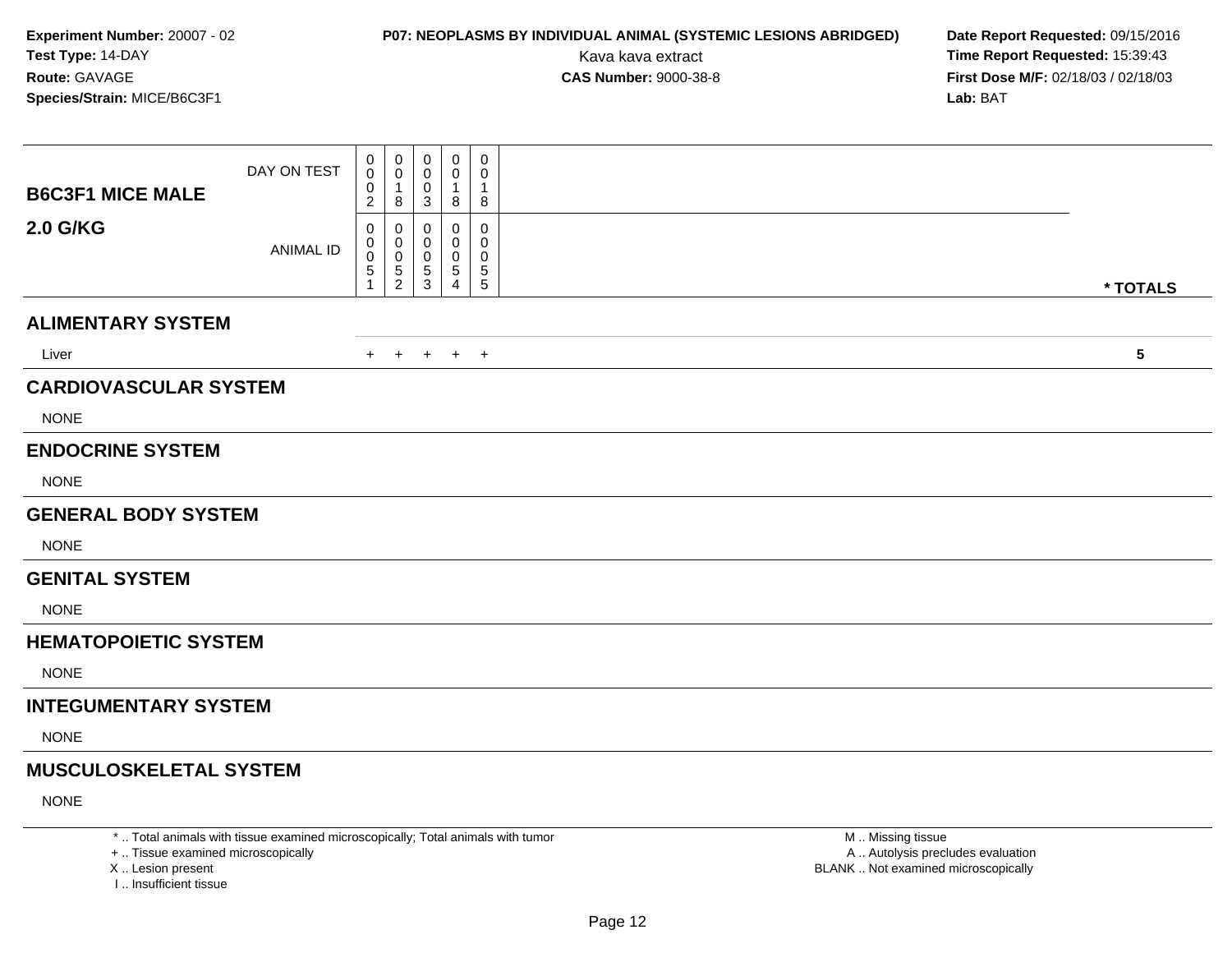### **P07: NEOPLASMS BY INDIVIDUAL ANIMAL (SYSTEMIC LESIONS ABRIDGED) Date Report Requested:** 09/15/2016

Kava kava extract **Time Report Requested:** 15:39:43<br>**CAS Number:** 9000-38-8 **Time Report Requested:** 15:39:43 **First Dose M/F:** 02/18/03 / 02/18/03<br>**Lab:** BAT **Lab:** BAT

| <b>B6C3F1 MICE MALE</b>      | DAY ON TEST | $\begin{smallmatrix} 0\\0 \end{smallmatrix}$<br>$\mathbf 0$<br>$\overline{c}$ | 0<br>$\pmb{0}$<br>8                              | $\pmb{0}$<br>$\pmb{0}$<br>$\pmb{0}$<br>3             | $\pmb{0}$<br>0<br>8                        | $\pmb{0}$<br>$\mathbf 0$<br>8                                     |          |  |
|------------------------------|-------------|-------------------------------------------------------------------------------|--------------------------------------------------|------------------------------------------------------|--------------------------------------------|-------------------------------------------------------------------|----------|--|
| <b>2.0 G/KG</b>              | ANIMAL ID   | 0<br>$\mathbf 0$<br>$\,0\,$<br>$\mathbf 5$                                    | 0<br>$\,0\,$<br>$\pmb{0}$<br>5<br>$\overline{2}$ | $\pmb{0}$<br>$\boldsymbol{0}$<br>$\pmb{0}$<br>5<br>3 | $\pmb{0}$<br>0<br>0<br>5<br>$\overline{4}$ | $\mathbf 0$<br>$\pmb{0}$<br>$\pmb{0}$<br>$\sqrt{5}$<br>$\sqrt{5}$ | * TOTALS |  |
| <b>NERVOUS SYSTEM</b>        |             |                                                                               |                                                  |                                                      |                                            |                                                                   |          |  |
| Brain                        |             | $+$                                                                           | $+$                                              |                                                      | $+$ $+$ $+$                                |                                                                   | 5        |  |
| <b>RESPIRATORY SYSTEM</b>    |             |                                                                               |                                                  |                                                      |                                            |                                                                   |          |  |
| Lung                         |             |                                                                               |                                                  |                                                      | $+$ + + + +                                |                                                                   | 5        |  |
| <b>SPECIAL SENSES SYSTEM</b> |             |                                                                               |                                                  |                                                      |                                            |                                                                   |          |  |
| <b>NONE</b>                  |             |                                                                               |                                                  |                                                      |                                            |                                                                   |          |  |
| <b>URINARY SYSTEM</b>        |             |                                                                               |                                                  |                                                      |                                            |                                                                   |          |  |
| Kidney                       |             | $+$                                                                           | $+$                                              |                                                      | $+ + +$                                    |                                                                   | 5        |  |
| <b>SYSTEMIC LESIONS</b>      |             |                                                                               |                                                  |                                                      |                                            |                                                                   |          |  |
| Multiple Organ               |             | $+$                                                                           | $+$                                              |                                                      | $+$ $+$ $+$                                |                                                                   | 5        |  |

\*\*\* END OF MALE DATA \*\*\*

\* .. Total animals with tissue examined microscopically; Total animals with tumor

+ .. Tissue examined microscopically

X .. Lesion present

I .. Insufficient tissue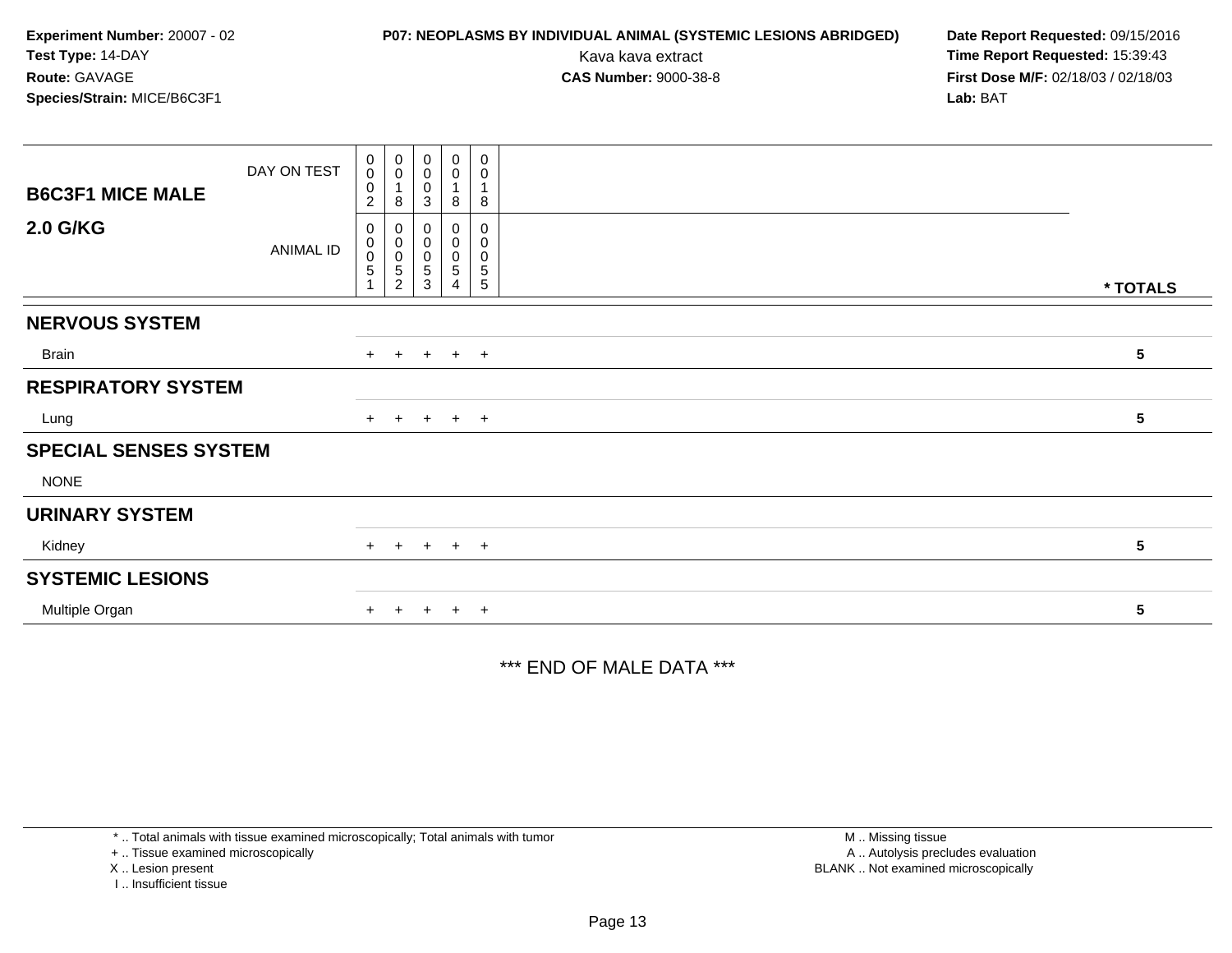### **P07: NEOPLASMS BY INDIVIDUAL ANIMAL (SYSTEMIC LESIONS ABRIDGED) Date Report Requested:** 09/15/2016

Kava kava extract **Time Report Requested:** 15:39:43<br>**CAS Number:** 9000-38-8 **Time Report Requested:** 15:39:43 **First Dose M/F:** 02/18/03 / 02/18/03<br>**Lab:** BAT **Lab:** BAT

| <b>B6C3F1 MICE FEMALE</b>                   | DAY ON TEST      | $\mathbf 0$<br>0<br>1<br>8 | 0<br>0<br>1<br>8                           | $\pmb{0}$<br>0<br>$\overline{1}$<br>8 | $\mathbf 0$<br>0<br>1<br>8      | $\boldsymbol{0}$<br>$\mathbf 0$<br>$\overline{1}$<br>8 |                         |
|---------------------------------------------|------------------|----------------------------|--------------------------------------------|---------------------------------------|---------------------------------|--------------------------------------------------------|-------------------------|
| 0 G/KG                                      | <b>ANIMAL ID</b> | 0<br>0<br>0<br>0<br>6      | 0<br>0<br>0<br>$\pmb{0}$<br>$\overline{7}$ | 0<br>0<br>$\pmb{0}$<br>8              | 0<br>0<br>0<br>$\mathbf 0$<br>9 | 0<br>0<br>0<br>$\overline{1}$<br>$\mathbf 0$           | * TOTALS                |
| <b>ALIMENTARY SYSTEM</b>                    |                  |                            |                                            |                                       |                                 |                                                        |                         |
| Liver                                       |                  | $+$                        | $+$                                        |                                       | $+$ $+$ $+$                     |                                                        | $\overline{\mathbf{5}}$ |
| <b>CARDIOVASCULAR SYSTEM</b><br><b>NONE</b> |                  |                            |                                            |                                       |                                 |                                                        |                         |
| <b>ENDOCRINE SYSTEM</b>                     |                  |                            |                                            |                                       |                                 |                                                        |                         |
| <b>NONE</b>                                 |                  |                            |                                            |                                       |                                 |                                                        |                         |
| <b>GENERAL BODY SYSTEM</b>                  |                  |                            |                                            |                                       |                                 |                                                        |                         |
| <b>NONE</b>                                 |                  |                            |                                            |                                       |                                 |                                                        |                         |
| <b>GENITAL SYSTEM</b>                       |                  |                            |                                            |                                       |                                 |                                                        |                         |
| <b>NONE</b>                                 |                  |                            |                                            |                                       |                                 |                                                        |                         |
| <b>HEMATOPOIETIC SYSTEM</b>                 |                  |                            |                                            |                                       |                                 |                                                        |                         |
| <b>NONE</b>                                 |                  |                            |                                            |                                       |                                 |                                                        |                         |
| <b>INTEGUMENTARY SYSTEM</b>                 |                  |                            |                                            |                                       |                                 |                                                        |                         |
| <b>NONE</b>                                 |                  |                            |                                            |                                       |                                 |                                                        |                         |
| <b>MUSCULOSKELETAL SYSTEM</b>               |                  |                            |                                            |                                       |                                 |                                                        |                         |
| <b>NONE</b>                                 |                  |                            |                                            |                                       |                                 |                                                        |                         |

\* .. Total animals with tissue examined microscopically; Total animals with tumor

+ .. Tissue examined microscopically

X .. Lesion present

I .. Insufficient tissue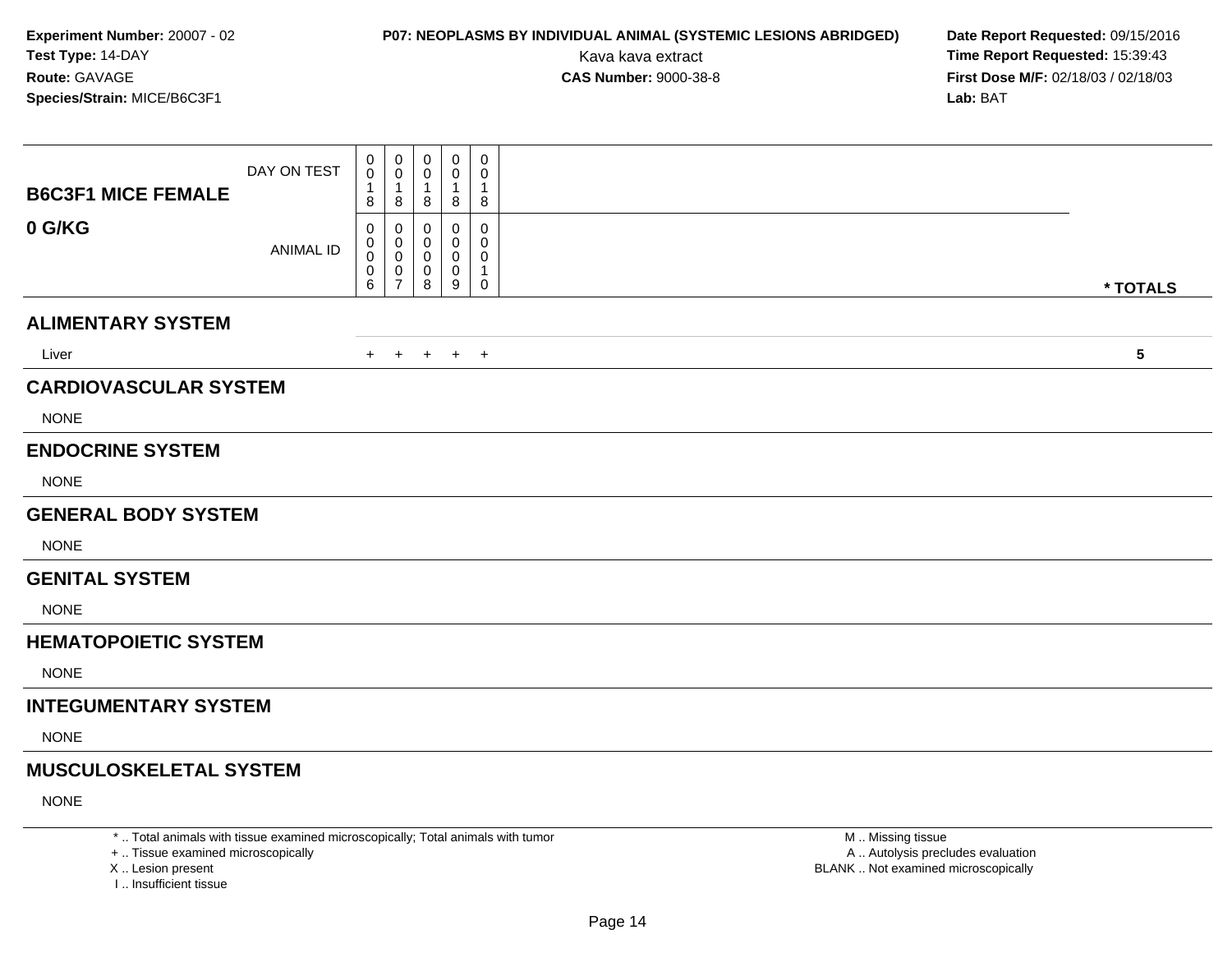### **P07: NEOPLASMS BY INDIVIDUAL ANIMAL (SYSTEMIC LESIONS ABRIDGED) Date Report Requested:** 09/15/2016

Kava kava extract **Time Report Requested:** 15:39:43<br>**CAS Number:** 9000-38-8 **Time Report Requested:** 15:39:43 **First Dose M/F:** 02/18/03 / 02/18/03<br>**Lab:** BAT **Lab:** BAT

| <b>B6C3F1 MICE FEMALE</b>    | DAY ON TEST | $\pmb{0}$<br>$\mathbf 0$<br>$\mathbf{1}$<br>8 | 0<br>$\mathbf 0$<br>$\overline{1}$<br>8 | 0<br>0<br>8           | $\pmb{0}$<br>$\pmb{0}$<br>8                          | $\boldsymbol{0}$<br>$\mathbf 0$<br>1<br>8 |                 |  |
|------------------------------|-------------|-----------------------------------------------|-----------------------------------------|-----------------------|------------------------------------------------------|-------------------------------------------|-----------------|--|
| 0 G/KG                       | ANIMAL ID   | 0<br>$\pmb{0}$<br>$\pmb{0}$<br>$\pmb{0}$<br>6 | 0<br>0<br>0<br>0<br>$\overline{ }$      | 0<br>0<br>0<br>0<br>8 | $\boldsymbol{0}$<br>$\pmb{0}$<br>$\pmb{0}$<br>0<br>9 | 0<br>$\pmb{0}$<br>0<br>1<br>0             | * TOTALS        |  |
| <b>NERVOUS SYSTEM</b>        |             |                                               |                                         |                       |                                                      |                                           |                 |  |
| Brain                        |             |                                               | $+$ $+$                                 |                       | $+$ $+$ $+$                                          |                                           | 5               |  |
| <b>RESPIRATORY SYSTEM</b>    |             |                                               |                                         |                       |                                                      |                                           |                 |  |
| Lung                         |             |                                               | $+$ $+$                                 |                       | $+$ $+$ $+$                                          |                                           | $5\phantom{.0}$ |  |
| <b>SPECIAL SENSES SYSTEM</b> |             |                                               |                                         |                       |                                                      |                                           |                 |  |
| <b>NONE</b>                  |             |                                               |                                         |                       |                                                      |                                           |                 |  |
| <b>URINARY SYSTEM</b>        |             |                                               |                                         |                       |                                                      |                                           |                 |  |
| Kidney                       |             |                                               | $+$ $+$                                 |                       | $+$ $+$ $+$                                          |                                           | 5               |  |
| <b>SYSTEMIC LESIONS</b>      |             |                                               |                                         |                       |                                                      |                                           |                 |  |
| Multiple Organ               |             | $+$                                           | $+$                                     | $+$                   | $+$                                                  | $+$                                       | 5               |  |

\* .. Total animals with tissue examined microscopically; Total animals with tumor

+ .. Tissue examined microscopically

X .. Lesion present

I .. Insufficient tissue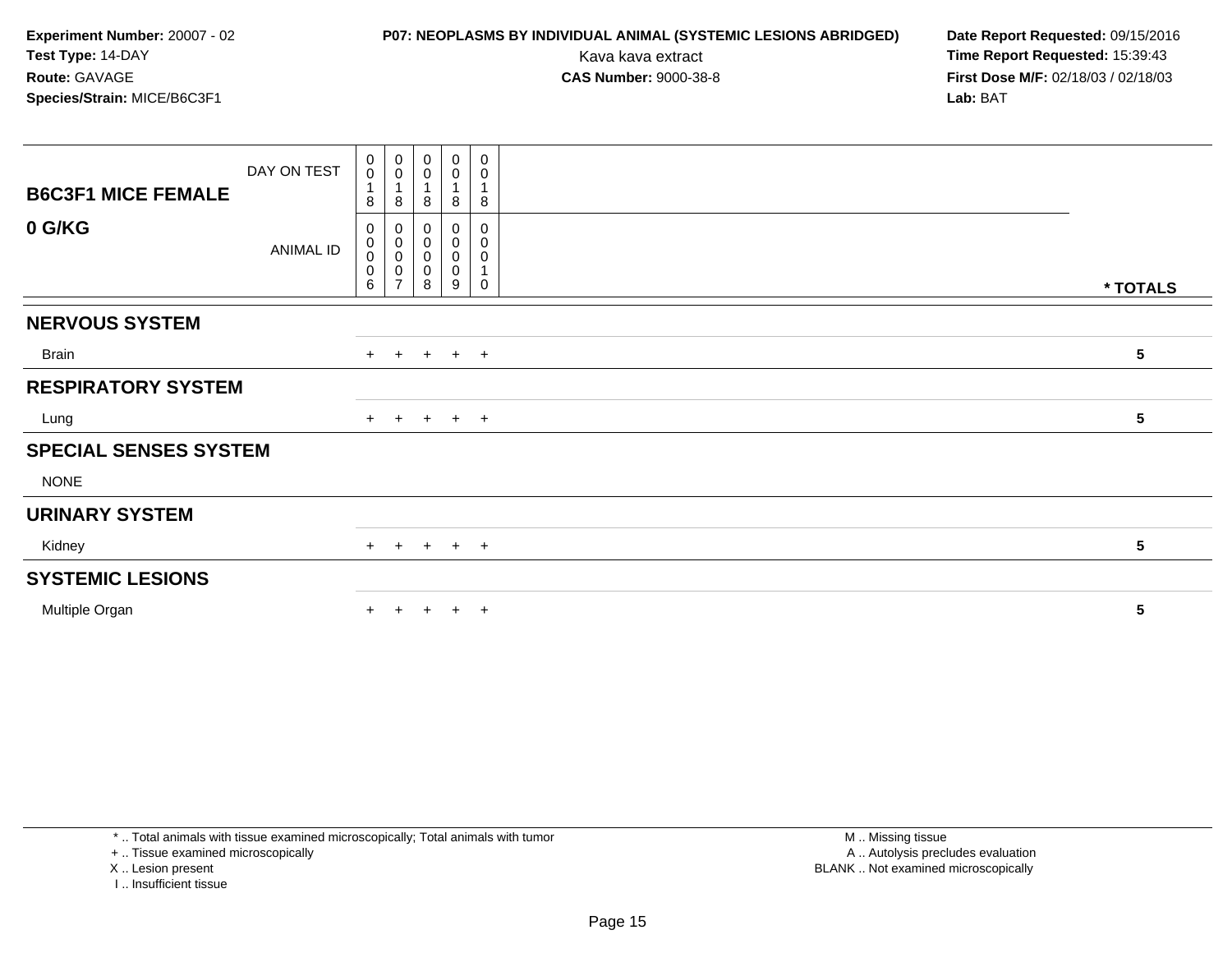| Experiment Number: 20007 - 02<br>Test Type: 14-DAY<br>Route: GAVAGE<br>Species/Strain: MICE/B6C3F1 |                                 | P07: NEOPLASMS BY INDIVIDUAL ANIMAL (SYSTEMIC LESIONS ABRIDGED)<br>Kava kava extract<br><b>CAS Number: 9000-38-8</b> | Date Report Requested: 09/15/2016<br>Time Report Requested: 15:39:43<br>First Dose M/F: 02/18/03 / 02/18/03<br>Lab: BAT |
|----------------------------------------------------------------------------------------------------|---------------------------------|----------------------------------------------------------------------------------------------------------------------|-------------------------------------------------------------------------------------------------------------------------|
| <b>B6C3F1 MICE FEMALE</b><br>0.125 G/KG                                                            | DAY ON TEST<br><b>ANIMAL ID</b> |                                                                                                                      |                                                                                                                         |
| <b>ALIMENTARY SYSTEM</b><br><b>NONE</b>                                                            |                                 |                                                                                                                      | * TOTALS                                                                                                                |
| <b>CARDIOVASCULAR SYSTEM</b><br><b>NONE</b>                                                        |                                 |                                                                                                                      |                                                                                                                         |
| <b>ENDOCRINE SYSTEM</b><br><b>NONE</b>                                                             |                                 |                                                                                                                      |                                                                                                                         |
| <b>GENERAL BODY SYSTEM</b><br><b>NONE</b>                                                          |                                 |                                                                                                                      |                                                                                                                         |
| <b>GENITAL SYSTEM</b><br><b>NONE</b>                                                               |                                 |                                                                                                                      |                                                                                                                         |
| <b>HEMATOPOIETIC SYSTEM</b><br><b>NONE</b>                                                         |                                 |                                                                                                                      |                                                                                                                         |
| <b>INTEGUMENTARY SYSTEM</b><br><b>NONE</b>                                                         |                                 |                                                                                                                      |                                                                                                                         |
| <b>MUSCULOSKELETAL SYSTEM</b><br><b>NONE</b>                                                       |                                 |                                                                                                                      |                                                                                                                         |

+ .. Tissue examined microscopically

X ..

I .. Insufficient tissue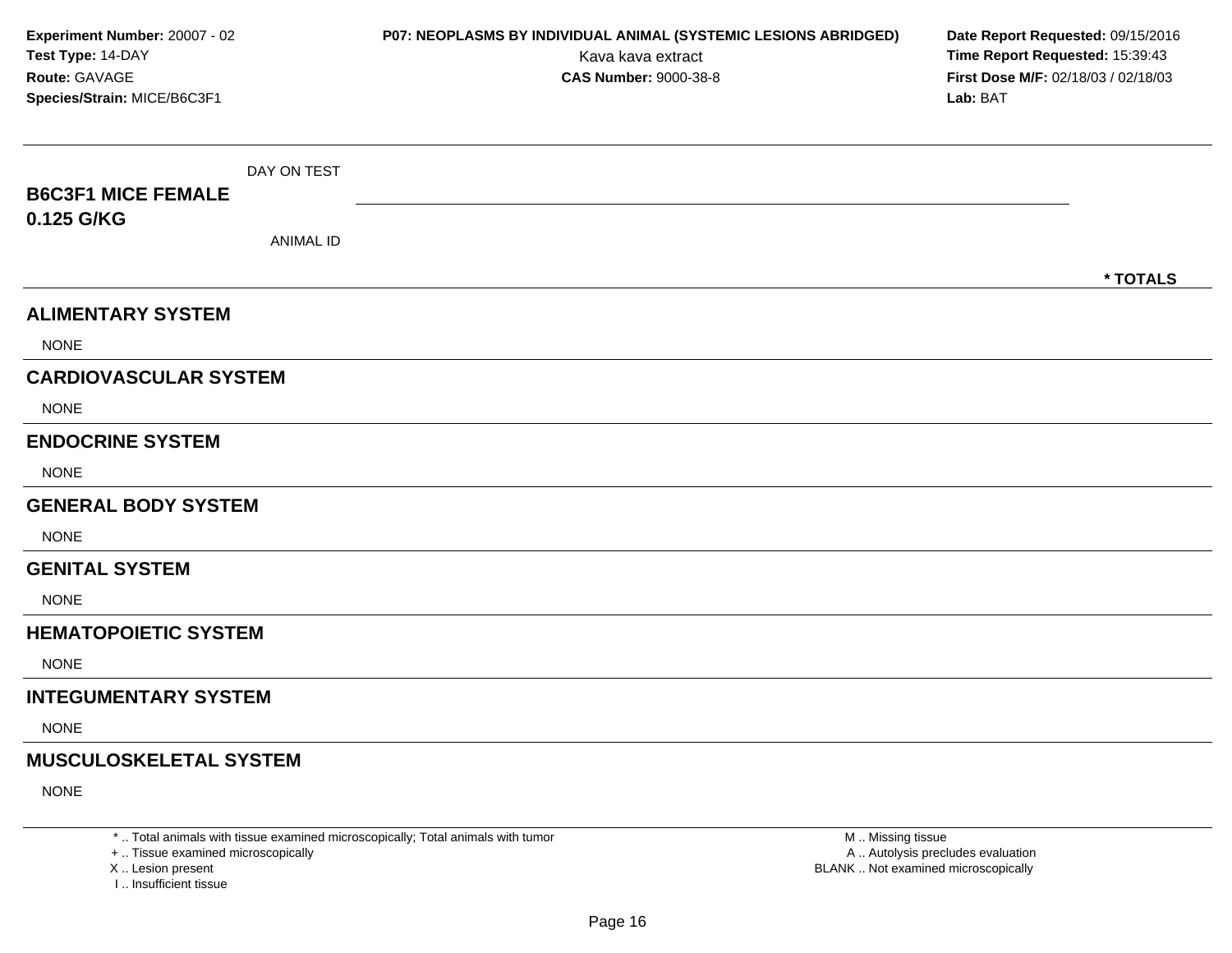| Experiment Number: 20007 - 02<br>Test Type: 14-DAY<br>Route: GAVAGE<br>Species/Strain: MICE/B6C3F1 |                  | P07: NEOPLASMS BY INDIVIDUAL ANIMAL (SYSTEMIC LESIONS ABRIDGED)<br>Kava kava extract<br><b>CAS Number: 9000-38-8</b> | Date Report Requested: 09/15/2016<br>Time Report Requested: 15:39:43<br>First Dose M/F: 02/18/03 / 02/18/03<br>Lab: BAT |
|----------------------------------------------------------------------------------------------------|------------------|----------------------------------------------------------------------------------------------------------------------|-------------------------------------------------------------------------------------------------------------------------|
|                                                                                                    | DAY ON TEST      |                                                                                                                      |                                                                                                                         |
| <b>B6C3F1 MICE FEMALE</b>                                                                          |                  |                                                                                                                      |                                                                                                                         |
| 0.125 G/KG                                                                                         | <b>ANIMAL ID</b> |                                                                                                                      |                                                                                                                         |
|                                                                                                    |                  |                                                                                                                      | * TOTALS                                                                                                                |
| <b>NERVOUS SYSTEM</b>                                                                              |                  |                                                                                                                      |                                                                                                                         |
| <b>NONE</b>                                                                                        |                  |                                                                                                                      |                                                                                                                         |
| <b>RESPIRATORY SYSTEM</b>                                                                          |                  |                                                                                                                      |                                                                                                                         |
| <b>NONE</b>                                                                                        |                  |                                                                                                                      |                                                                                                                         |
| <b>SPECIAL SENSES SYSTEM</b>                                                                       |                  |                                                                                                                      |                                                                                                                         |
| <b>NONE</b>                                                                                        |                  |                                                                                                                      |                                                                                                                         |
| <b>URINARY SYSTEM</b>                                                                              |                  |                                                                                                                      |                                                                                                                         |
| <b>NONE</b>                                                                                        |                  |                                                                                                                      |                                                                                                                         |
| <b>SYSTEMIC LESIONS</b>                                                                            |                  |                                                                                                                      |                                                                                                                         |

Multiple Organ**<sup>0</sup>**

\* .. Total animals with tissue examined microscopically; Total animals with tumor

+ .. Tissue examined microscopically

X .. Lesion present

I .. Insufficient tissue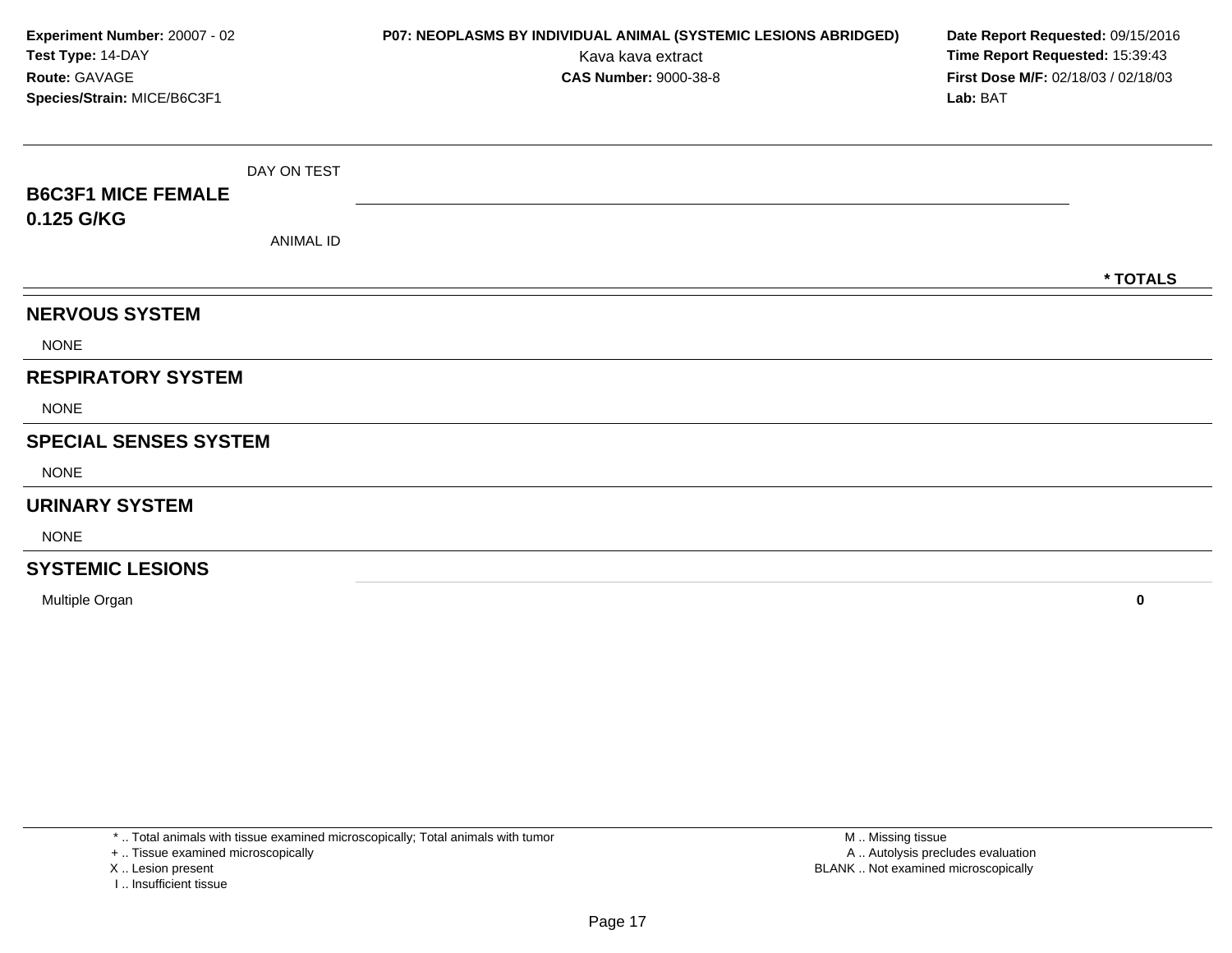| Experiment Number: 20007 - 02<br>Test Type: 14-DAY<br>Route: GAVAGE<br>Species/Strain: MICE/B6C3F1 |                                 | P07: NEOPLASMS BY INDIVIDUAL ANIMAL (SYSTEMIC LESIONS ABRIDGED)<br>Kava kava extract<br><b>CAS Number: 9000-38-8</b> | Date Report Requested: 09/15/2016<br>Time Report Requested: 15:39:43<br>First Dose M/F: 02/18/03 / 02/18/03<br>Lab: BAT |
|----------------------------------------------------------------------------------------------------|---------------------------------|----------------------------------------------------------------------------------------------------------------------|-------------------------------------------------------------------------------------------------------------------------|
| <b>B6C3F1 MICE FEMALE</b><br>0.25 G/KG                                                             | DAY ON TEST<br><b>ANIMAL ID</b> |                                                                                                                      |                                                                                                                         |
|                                                                                                    |                                 |                                                                                                                      | * TOTALS                                                                                                                |
| <b>ALIMENTARY SYSTEM</b>                                                                           |                                 |                                                                                                                      |                                                                                                                         |
| <b>NONE</b>                                                                                        |                                 |                                                                                                                      |                                                                                                                         |
| <b>CARDIOVASCULAR SYSTEM</b>                                                                       |                                 |                                                                                                                      |                                                                                                                         |
| <b>NONE</b>                                                                                        |                                 |                                                                                                                      |                                                                                                                         |
| <b>ENDOCRINE SYSTEM</b>                                                                            |                                 |                                                                                                                      |                                                                                                                         |
| <b>NONE</b>                                                                                        |                                 |                                                                                                                      |                                                                                                                         |
| <b>GENERAL BODY SYSTEM</b>                                                                         |                                 |                                                                                                                      |                                                                                                                         |
| <b>NONE</b>                                                                                        |                                 |                                                                                                                      |                                                                                                                         |
| <b>GENITAL SYSTEM</b>                                                                              |                                 |                                                                                                                      |                                                                                                                         |
| <b>NONE</b>                                                                                        |                                 |                                                                                                                      |                                                                                                                         |
| <b>HEMATOPOIETIC SYSTEM</b>                                                                        |                                 |                                                                                                                      |                                                                                                                         |
| <b>NONE</b>                                                                                        |                                 |                                                                                                                      |                                                                                                                         |
| <b>INTEGUMENTARY SYSTEM</b>                                                                        |                                 |                                                                                                                      |                                                                                                                         |
| <b>NONE</b>                                                                                        |                                 |                                                                                                                      |                                                                                                                         |
| <b>MUSCULOSKELETAL SYSTEM</b>                                                                      |                                 |                                                                                                                      |                                                                                                                         |
| <b>NONE</b>                                                                                        |                                 |                                                                                                                      |                                                                                                                         |

+ .. Tissue examined microscopically

X ..

I .. Insufficient tissue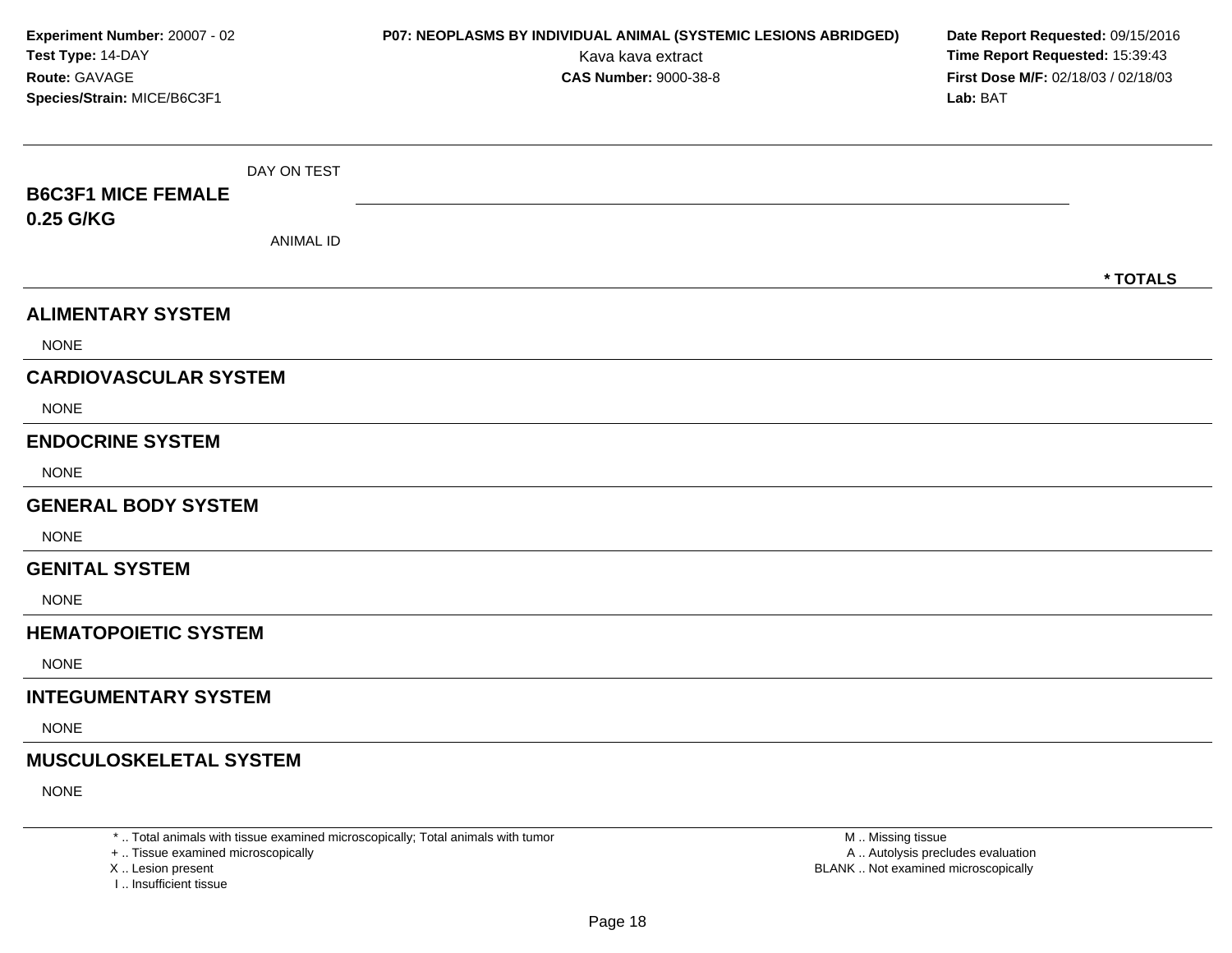| Experiment Number: 20007 - 02<br>Test Type: 14-DAY<br>Route: GAVAGE<br>Species/Strain: MICE/B6C3F1 |                  | P07: NEOPLASMS BY INDIVIDUAL ANIMAL (SYSTEMIC LESIONS ABRIDGED)<br>Kava kava extract<br><b>CAS Number: 9000-38-8</b> | Date Report Requested: 09/15/2016<br>Time Report Requested: 15:39:43<br>First Dose M/F: 02/18/03 / 02/18/03<br>Lab: BAT |
|----------------------------------------------------------------------------------------------------|------------------|----------------------------------------------------------------------------------------------------------------------|-------------------------------------------------------------------------------------------------------------------------|
|                                                                                                    | DAY ON TEST      |                                                                                                                      |                                                                                                                         |
| <b>B6C3F1 MICE FEMALE</b><br>0.25 G/KG                                                             |                  |                                                                                                                      |                                                                                                                         |
|                                                                                                    | <b>ANIMAL ID</b> |                                                                                                                      |                                                                                                                         |
|                                                                                                    |                  |                                                                                                                      | * TOTALS                                                                                                                |
| <b>NERVOUS SYSTEM</b>                                                                              |                  |                                                                                                                      |                                                                                                                         |
| <b>NONE</b>                                                                                        |                  |                                                                                                                      |                                                                                                                         |
| <b>RESPIRATORY SYSTEM</b>                                                                          |                  |                                                                                                                      |                                                                                                                         |
| <b>NONE</b>                                                                                        |                  |                                                                                                                      |                                                                                                                         |
| <b>SPECIAL SENSES SYSTEM</b>                                                                       |                  |                                                                                                                      |                                                                                                                         |
| <b>NONE</b>                                                                                        |                  |                                                                                                                      |                                                                                                                         |
| <b>URINARY SYSTEM</b>                                                                              |                  |                                                                                                                      |                                                                                                                         |
| <b>NONE</b>                                                                                        |                  |                                                                                                                      |                                                                                                                         |
| <b>SYSTEMIC LESIONS</b>                                                                            |                  |                                                                                                                      |                                                                                                                         |

Multiple Organ**<sup>0</sup>**

\* .. Total animals with tissue examined microscopically; Total animals with tumor

+ .. Tissue examined microscopically

X .. Lesion present

I .. Insufficient tissue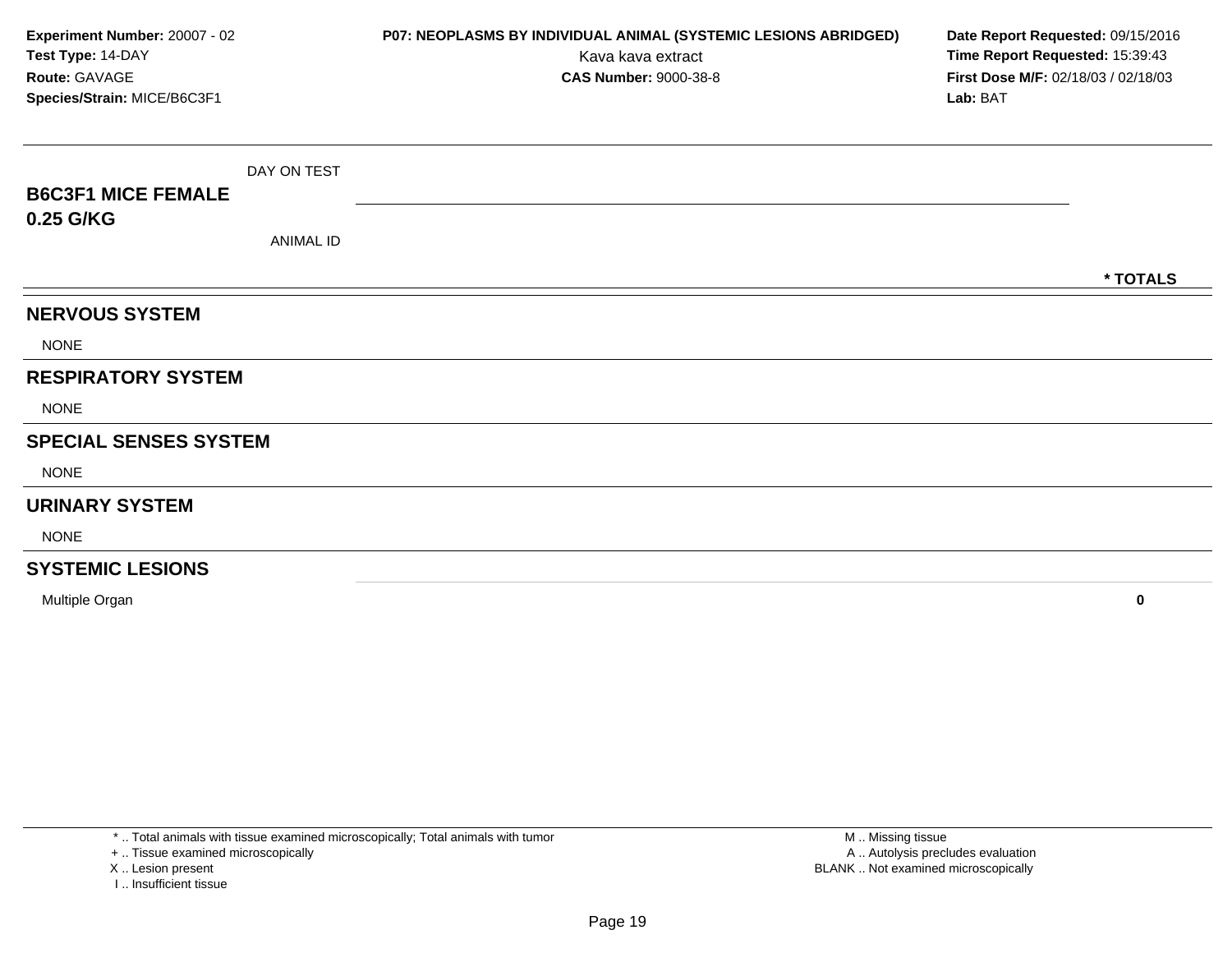| Experiment Number: 20007 - 02<br>Test Type: 14-DAY<br>Route: GAVAGE<br>Species/Strain: MICE/B6C3F1 |                  | P07: NEOPLASMS BY INDIVIDUAL ANIMAL (SYSTEMIC LESIONS ABRIDGED)<br>Kava kava extract<br><b>CAS Number: 9000-38-8</b> | Date Report Requested: 09/15/2016<br>Time Report Requested: 15:39:43<br>First Dose M/F: 02/18/03 / 02/18/03<br>Lab: BAT |
|----------------------------------------------------------------------------------------------------|------------------|----------------------------------------------------------------------------------------------------------------------|-------------------------------------------------------------------------------------------------------------------------|
| <b>B6C3F1 MICE FEMALE</b>                                                                          | DAY ON TEST      |                                                                                                                      |                                                                                                                         |
| 0.5 G/KG                                                                                           | <b>ANIMAL ID</b> |                                                                                                                      | * TOTALS                                                                                                                |
| <b>ALIMENTARY SYSTEM</b>                                                                           |                  |                                                                                                                      |                                                                                                                         |
| <b>NONE</b>                                                                                        |                  |                                                                                                                      |                                                                                                                         |
| <b>CARDIOVASCULAR SYSTEM</b>                                                                       |                  |                                                                                                                      |                                                                                                                         |
| <b>NONE</b>                                                                                        |                  |                                                                                                                      |                                                                                                                         |
| <b>ENDOCRINE SYSTEM</b>                                                                            |                  |                                                                                                                      |                                                                                                                         |
| <b>NONE</b>                                                                                        |                  |                                                                                                                      |                                                                                                                         |
| <b>GENERAL BODY SYSTEM</b>                                                                         |                  |                                                                                                                      |                                                                                                                         |
| <b>NONE</b>                                                                                        |                  |                                                                                                                      |                                                                                                                         |
| <b>GENITAL SYSTEM</b>                                                                              |                  |                                                                                                                      |                                                                                                                         |
| <b>NONE</b>                                                                                        |                  |                                                                                                                      |                                                                                                                         |
| <b>HEMATOPOIETIC SYSTEM</b>                                                                        |                  |                                                                                                                      |                                                                                                                         |
| <b>NONE</b>                                                                                        |                  |                                                                                                                      |                                                                                                                         |
| <b>INTEGUMENTARY SYSTEM</b>                                                                        |                  |                                                                                                                      |                                                                                                                         |
| <b>NONE</b>                                                                                        |                  |                                                                                                                      |                                                                                                                         |
| <b>MUSCULOSKELETAL SYSTEM</b>                                                                      |                  |                                                                                                                      |                                                                                                                         |
| <b>NONE</b>                                                                                        |                  |                                                                                                                      |                                                                                                                         |

+ .. Tissue examined microscopically

X ..

I .. Insufficient tissue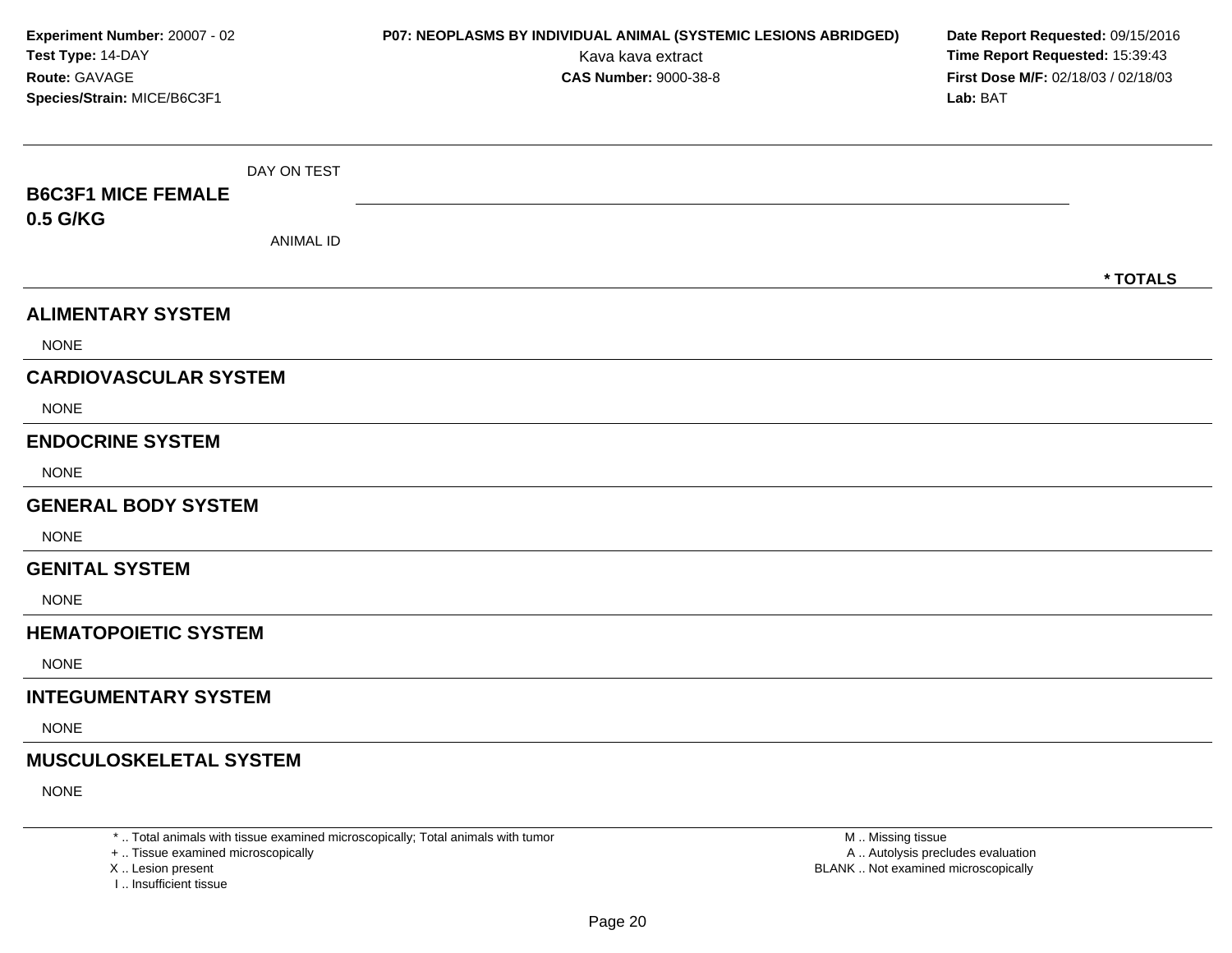| Experiment Number: 20007 - 02<br>Test Type: 14-DAY<br>Route: GAVAGE<br>Species/Strain: MICE/B6C3F1 |                  | P07: NEOPLASMS BY INDIVIDUAL ANIMAL (SYSTEMIC LESIONS ABRIDGED)<br>Kava kava extract<br><b>CAS Number: 9000-38-8</b> | Date Report Requested: 09/15/2016<br>Time Report Requested: 15:39:43<br>First Dose M/F: 02/18/03 / 02/18/03<br>Lab: BAT |
|----------------------------------------------------------------------------------------------------|------------------|----------------------------------------------------------------------------------------------------------------------|-------------------------------------------------------------------------------------------------------------------------|
|                                                                                                    | DAY ON TEST      |                                                                                                                      |                                                                                                                         |
| <b>B6C3F1 MICE FEMALE</b>                                                                          |                  |                                                                                                                      |                                                                                                                         |
| 0.5 G/KG                                                                                           | <b>ANIMAL ID</b> |                                                                                                                      |                                                                                                                         |
|                                                                                                    |                  |                                                                                                                      | * TOTALS                                                                                                                |
| <b>NERVOUS SYSTEM</b>                                                                              |                  |                                                                                                                      |                                                                                                                         |
| <b>NONE</b>                                                                                        |                  |                                                                                                                      |                                                                                                                         |
| <b>RESPIRATORY SYSTEM</b>                                                                          |                  |                                                                                                                      |                                                                                                                         |
| <b>NONE</b>                                                                                        |                  |                                                                                                                      |                                                                                                                         |
| <b>SPECIAL SENSES SYSTEM</b>                                                                       |                  |                                                                                                                      |                                                                                                                         |
| <b>NONE</b>                                                                                        |                  |                                                                                                                      |                                                                                                                         |
| <b>URINARY SYSTEM</b>                                                                              |                  |                                                                                                                      |                                                                                                                         |
| <b>NONE</b>                                                                                        |                  |                                                                                                                      |                                                                                                                         |
| <b>SYSTEMIC LESIONS</b>                                                                            |                  |                                                                                                                      |                                                                                                                         |

Multiple Organ**<sup>0</sup>**

\* .. Total animals with tissue examined microscopically; Total animals with tumor

+ .. Tissue examined microscopically

X .. Lesion present

I .. Insufficient tissue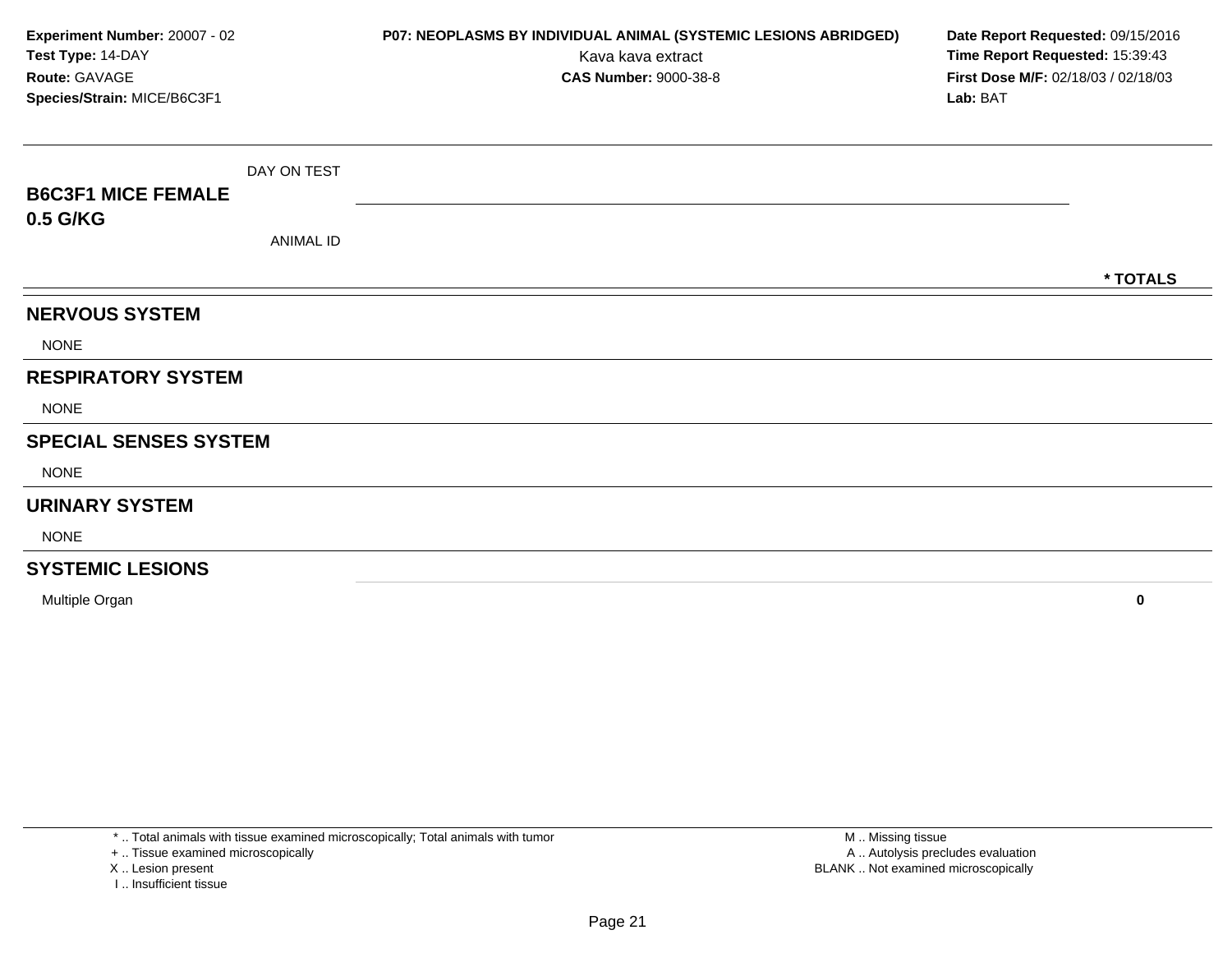### **P07: NEOPLASMS BY INDIVIDUAL ANIMAL (SYSTEMIC LESIONS ABRIDGED) Date Report Requested:** 09/15/2016

Kava kava extract **Time Report Requested:** 15:39:43<br>**CAS Number:** 9000-38-8 **Time Report Requested:** 15:39:43 **First Dose M/F:** 02/18/03 / 02/18/03<br>**Lab:** BAT **Lab:** BAT

| <b>B6C3F1 MICE FEMALE</b>                   | DAY ON TEST      | 0<br>0<br>1<br>8          | 0<br>0<br>$\mathbf{1}$<br>8        | 0<br>0<br>$\mathbf{1}$<br>8 | $\pmb{0}$<br>0<br>1<br>8                    | $\mathbf 0$<br>0<br>$\overline{1}$<br>8  |                         |
|---------------------------------------------|------------------|---------------------------|------------------------------------|-----------------------------|---------------------------------------------|------------------------------------------|-------------------------|
| <b>1.0 G/KG</b>                             | <b>ANIMAL ID</b> | 0<br>0<br>0<br>4<br>$\,6$ | 0<br>0<br>0<br>4<br>$\overline{7}$ | ∩<br>0<br>4<br>8            | $\Omega$<br>0<br>0<br>4<br>$\boldsymbol{9}$ | 0<br>0<br>0<br>$\sqrt{5}$<br>$\mathbf 0$ | * TOTALS                |
| <b>ALIMENTARY SYSTEM</b>                    |                  |                           |                                    |                             |                                             |                                          |                         |
| Liver                                       |                  |                           | $+$ $+$                            |                             | $+$ $+$ $+$                                 |                                          | $\overline{\mathbf{5}}$ |
| <b>CARDIOVASCULAR SYSTEM</b><br><b>NONE</b> |                  |                           |                                    |                             |                                             |                                          |                         |
| <b>ENDOCRINE SYSTEM</b>                     |                  |                           |                                    |                             |                                             |                                          |                         |
| <b>NONE</b>                                 |                  |                           |                                    |                             |                                             |                                          |                         |
| <b>GENERAL BODY SYSTEM</b>                  |                  |                           |                                    |                             |                                             |                                          |                         |
| <b>NONE</b>                                 |                  |                           |                                    |                             |                                             |                                          |                         |
| <b>GENITAL SYSTEM</b>                       |                  |                           |                                    |                             |                                             |                                          |                         |
| <b>NONE</b>                                 |                  |                           |                                    |                             |                                             |                                          |                         |
| <b>HEMATOPOIETIC SYSTEM</b>                 |                  |                           |                                    |                             |                                             |                                          |                         |
| <b>NONE</b>                                 |                  |                           |                                    |                             |                                             |                                          |                         |
| <b>INTEGUMENTARY SYSTEM</b>                 |                  |                           |                                    |                             |                                             |                                          |                         |
| <b>NONE</b>                                 |                  |                           |                                    |                             |                                             |                                          |                         |
| <b>MUSCULOSKELETAL SYSTEM</b>               |                  |                           |                                    |                             |                                             |                                          |                         |
| <b>NONE</b>                                 |                  |                           |                                    |                             |                                             |                                          |                         |
|                                             |                  |                           |                                    | $\cdots$ $\cdots$ $\cdots$  |                                             |                                          | $\sim$ $\sim$ $\sim$    |

\* .. Total animals with tissue examined microscopically; Total animals with tumor

+ .. Tissue examined microscopically

X .. Lesion present

I .. Insufficient tissue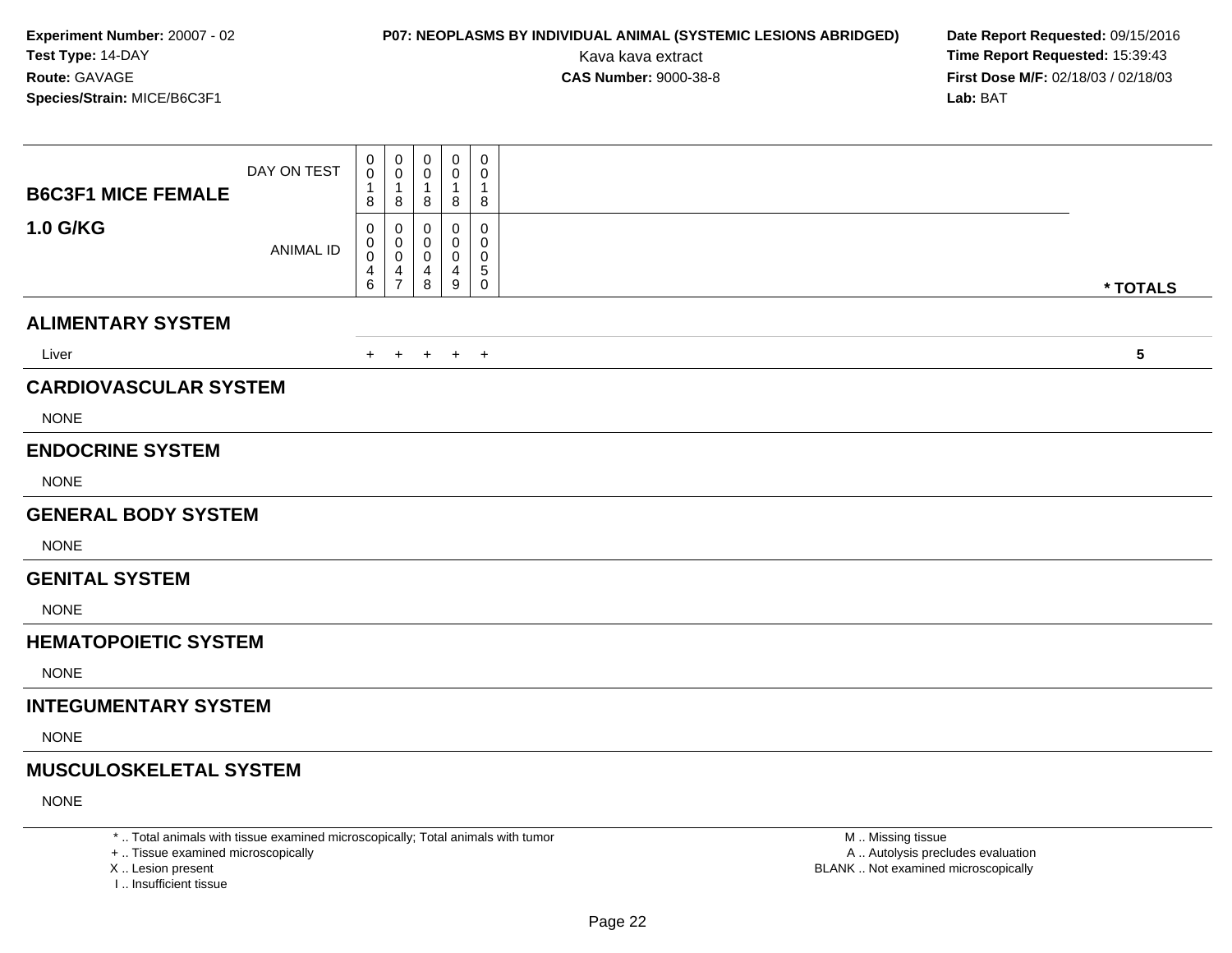### **P07: NEOPLASMS BY INDIVIDUAL ANIMAL (SYSTEMIC LESIONS ABRIDGED) Date Report Requested:** 09/15/2016

Kava kava extract **Time Report Requested:** 15:39:43<br>**CAS Number:** 9000-38-8 **Time Report Requested:** 15:39:43 **First Dose M/F:** 02/18/03 / 02/18/03<br>**Lab:** BAT **Lab:** BAT

| <b>B6C3F1 MICE FEMALE</b><br><b>1.0 G/KG</b> | DAY ON TEST | 0<br>$\pmb{0}$<br>$\mathbf{1}$<br>8<br>0 | $\mathbf 0$<br>$\pmb{0}$<br>1<br>8<br>0 | 0<br>$\pmb{0}$<br>8<br>0   | $\mathbf 0$<br>0<br>$\overline{\mathbf{A}}$<br>8 | $\mathbf 0$<br>$\pmb{0}$<br>$\overline{ }$<br>8<br>0 |                 |
|----------------------------------------------|-------------|------------------------------------------|-----------------------------------------|----------------------------|--------------------------------------------------|------------------------------------------------------|-----------------|
|                                              | ANIMAL ID   | $\boldsymbol{0}$<br>$\pmb{0}$<br>4<br>6  | $\mathbf 0$<br>0<br>4<br>$\overline{7}$ | 0<br>$\mathbf 0$<br>4<br>8 | 0<br>0<br>4<br>9                                 | 0<br>0<br>5<br>0                                     | * TOTALS        |
| <b>NERVOUS SYSTEM</b>                        |             |                                          |                                         |                            |                                                  |                                                      |                 |
| <b>NONE</b>                                  |             |                                          |                                         |                            |                                                  |                                                      |                 |
| <b>RESPIRATORY SYSTEM</b>                    |             |                                          |                                         |                            |                                                  |                                                      |                 |
| <b>NONE</b>                                  |             |                                          |                                         |                            |                                                  |                                                      |                 |
| <b>SPECIAL SENSES SYSTEM</b>                 |             |                                          |                                         |                            |                                                  |                                                      |                 |
| <b>NONE</b>                                  |             |                                          |                                         |                            |                                                  |                                                      |                 |
| <b>URINARY SYSTEM</b>                        |             |                                          |                                         |                            |                                                  |                                                      |                 |
| <b>NONE</b>                                  |             |                                          |                                         |                            |                                                  |                                                      |                 |
| <b>SYSTEMIC LESIONS</b>                      |             |                                          |                                         |                            |                                                  |                                                      |                 |
| Multiple Organ                               |             |                                          |                                         |                            | $+$                                              | $\overline{1}$                                       | $5\phantom{.0}$ |

- X .. Lesion present
- I .. Insufficient tissue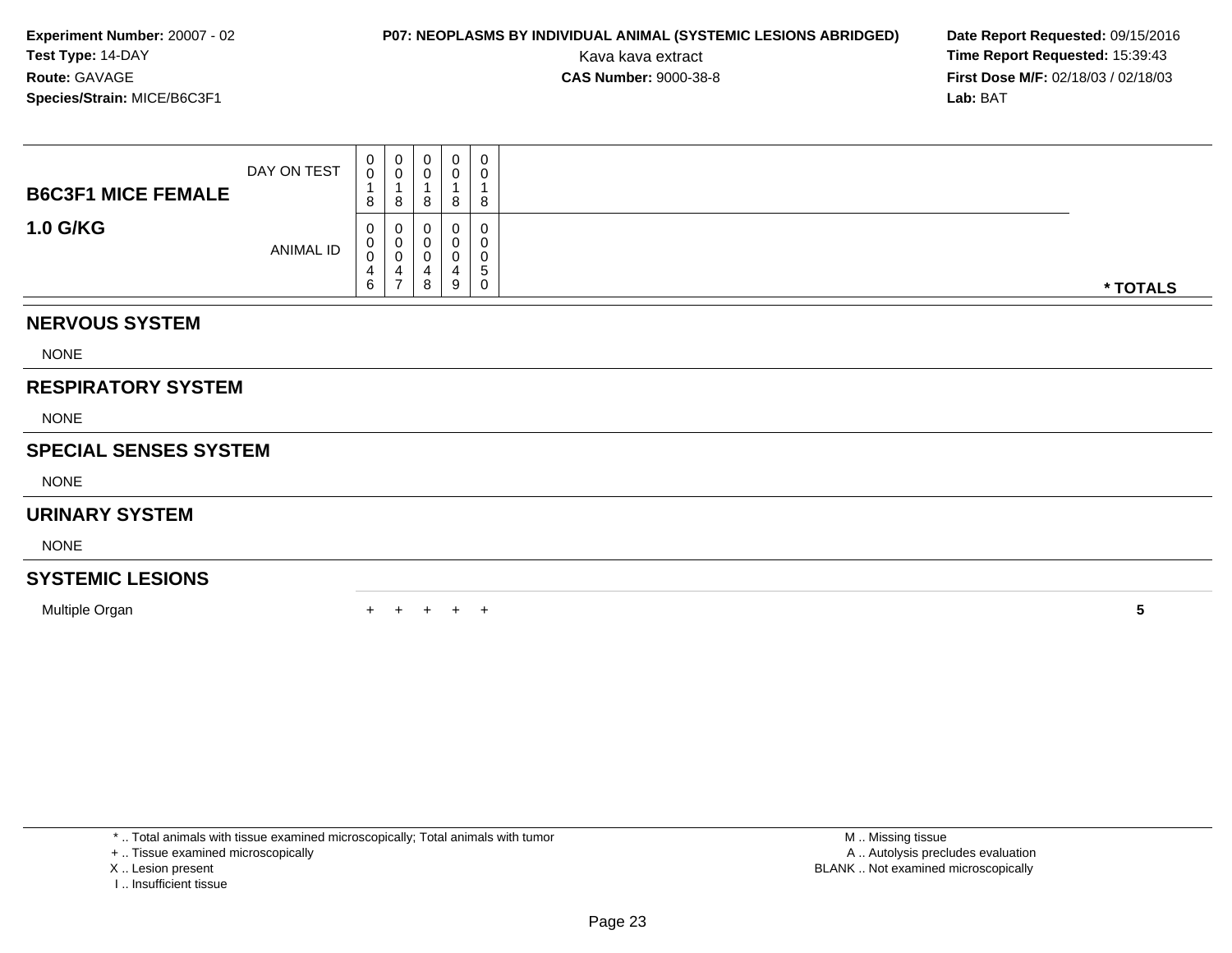### **P07: NEOPLASMS BY INDIVIDUAL ANIMAL (SYSTEMIC LESIONS ABRIDGED) Date Report Requested:** 09/15/2016

Kava kava extract **Time Report Requested:** 15:39:43<br>**CAS Number:** 9000-38-8 **Time Report Requested:** 15:39:43 **First Dose M/F:** 02/18/03 / 02/18/03<br>**Lab:** BAT **Lab:** BAT

| <b>B6C3F1 MICE FEMALE</b>                   | DAY ON TEST      | 0<br>0<br>1<br>8             | 0<br>0<br>1<br>8                            | $\pmb{0}$<br>0<br>$\overline{1}$<br>8           | $\mathbf 0$<br>0<br>1<br>8      | $\boldsymbol{0}$<br>$\mathbf 0$<br>$\overline{1}$<br>8 |                         |
|---------------------------------------------|------------------|------------------------------|---------------------------------------------|-------------------------------------------------|---------------------------------|--------------------------------------------------------|-------------------------|
| <b>2.0 G/KG</b>                             | <b>ANIMAL ID</b> | 0<br>0<br>0<br>$\frac{5}{6}$ | 0<br>0<br>0<br>$\sqrt{5}$<br>$\overline{7}$ | 0<br>0<br>$\begin{array}{c} 5 \\ 8 \end{array}$ | 0<br>0<br>0<br>$\,$ 5 $\,$<br>9 | 0<br>0<br>$\mathbf 0$<br>6<br>$\mathbf 0$              | * TOTALS                |
| <b>ALIMENTARY SYSTEM</b>                    |                  |                              |                                             |                                                 |                                 |                                                        |                         |
| Liver                                       |                  | $+$                          | $+$                                         |                                                 | $+$ $+$ $+$                     |                                                        | $\overline{\mathbf{5}}$ |
| <b>CARDIOVASCULAR SYSTEM</b><br><b>NONE</b> |                  |                              |                                             |                                                 |                                 |                                                        |                         |
| <b>ENDOCRINE SYSTEM</b><br><b>NONE</b>      |                  |                              |                                             |                                                 |                                 |                                                        |                         |
| <b>GENERAL BODY SYSTEM</b>                  |                  |                              |                                             |                                                 |                                 |                                                        |                         |
| <b>NONE</b>                                 |                  |                              |                                             |                                                 |                                 |                                                        |                         |
| <b>GENITAL SYSTEM</b><br><b>NONE</b>        |                  |                              |                                             |                                                 |                                 |                                                        |                         |
| <b>HEMATOPOIETIC SYSTEM</b>                 |                  |                              |                                             |                                                 |                                 |                                                        |                         |
| <b>NONE</b>                                 |                  |                              |                                             |                                                 |                                 |                                                        |                         |
| <b>INTEGUMENTARY SYSTEM</b>                 |                  |                              |                                             |                                                 |                                 |                                                        |                         |
| <b>NONE</b>                                 |                  |                              |                                             |                                                 |                                 |                                                        |                         |
| <b>MUSCULOSKELETAL SYSTEM</b>               |                  |                              |                                             |                                                 |                                 |                                                        |                         |
| <b>NONE</b>                                 |                  |                              |                                             |                                                 |                                 |                                                        |                         |

\* .. Total animals with tissue examined microscopically; Total animals with tumor

+ .. Tissue examined microscopically

X .. Lesion present

I .. Insufficient tissue